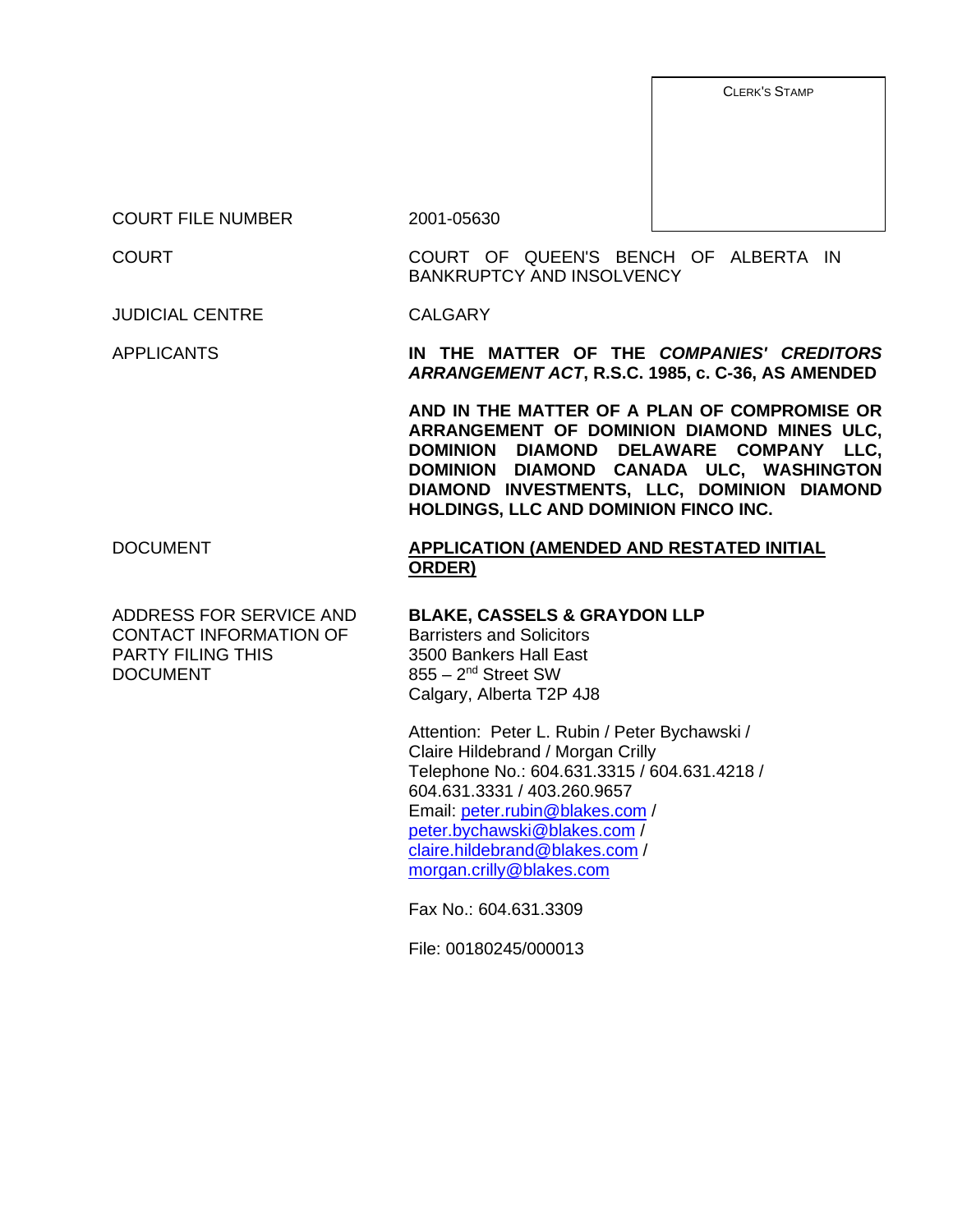#### **NOTICE TO THE RESPONDENTS**

This application is made against you. You are a respondent. You have the right to state your side of this matter before the Court. To do so, you must be in Court when the application is heard as shown below:

> Date: May 1, 2020 Time: 9:45 a.m. Where: Calgary Courts Centre, 601 – 5th Street S.W., Calgary (Virtual Courtroom Via Webex) Before: The Honourable Justice Eidsvik

Go to the end of this document to see what you can do and when you must do it.

#### **Remedy claimed or sought:**

- 1. The applicants, Dominion Diamond Mines ULC ("**Dominion Diamond**"), Dominion Diamond Delaware Company, LLC, Dominion Diamond Canada ULC, Washington Diamond Investments, LLC, Dominion Diamond Holdings, LLC, and Dominion Finco Inc. (together, the "**Applicants**") seek an amended and restated initial order (the "**Amended and Restated Initial Order**") substantially in the form attached hereto as Schedule "**A**", among other things:
	- (a) to the extent required, abridging the time for service of this application, deeming service of this application and supporting materials to be good and sufficient, and dispensing with any further service thereof;
	- (b) extending the Stay Period (as defined below) until and including June 1, 2020;
	- (c) increasing the Administration Charge and Directors' Charge to the amounts originally sought in the Originating Application on the terms set out in the Amended and Restated Initial Order;
	- (d) increasing the amount of the payments the Applicants are authorized, but not required, to make with respect to expenses, incurred prior to or after the commencement of these proceedings, in the ordinary course, including, with the consent of the Monitor, payments for goods and services supplied to the Applicants prior to the commencement of these proceedings if, in the opinion of the Applicants after consultation with the Monitor, the supplier or vendor of such goods or services is necessary for the operation or preservation of the Applicants' business or property, to the amounts originally sought in the Originating Application on the terms set out in the Amended and Restated Initial Order; and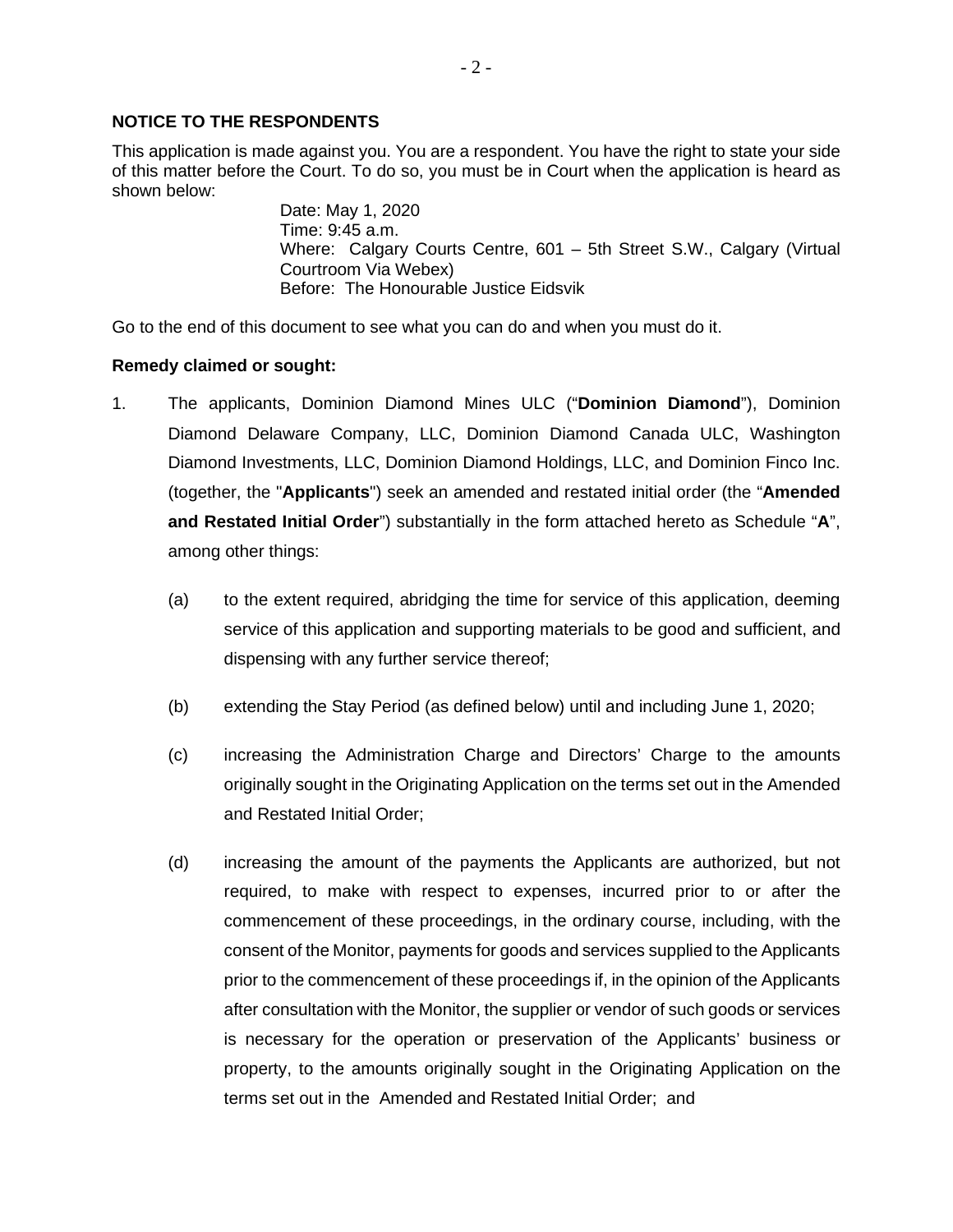(e) such further and other relief as this Court deems just.

# **Basis for this claim:**

# *Capitalized terms*

2. Capitalized terms not otherwise defined in this Notice of Application have the meanings ascribed to them in the Amended and Restated Initial Order.

# *Background*

- 3. The Applicants are Canada's largest independent producer of natural and responsibly mined diamonds, and one of the world's largest producers and suppliers of premium rough diamond assortments to the global market.
- 4. The Applicants supply rough diamonds to the global market from their operations in the Northwest Territories, consisting of (a) the Ekati Diamond Mine (in which Dominion Diamond is operator and owns an approximate ninety (90) percent controlling interest) (the "**Ekati Mine**"); and (b) its forty (40) percent ownership interest in the Diavik Diamond Mine ("**Diavik Mine**"), which is operated by Diavik Diamond Mines (2012) Inc.
- 5. The Applicants' ability to conduct their business and generate revenue has been (a) constrained by their highly-leveraged capital structure, and (b) recently and seriously impaired by the sudden and rapidly spreading coronavirus pandemic that has effectively frozen the Applicants' ability to move their rough diamond inventory from the point of extraction at the Ekati and Diavik Mines to the Applicants' sorting facilities in Mumbai, India for further movement for eventual sale on the world market through the Applicants' sales centre in Antwerp, Belgium.
- 6. The Applicants' inability to generate revenues from ordinary course sales of diamond inventory, among other factors, has created a liquidity crisis for the Applicants that has rendered them insolvent and in urgent need of protection under the *Companies' Creditors Arrangement Act*, RSC 1985, c C-36, as amended (the "**CCAA**").
- 7. On April 22, 2020, upon the application of the Applicants, this Honourable Court granted an initial order (the "**Initial Order**") with respect to the Applicants under the CCAA.
- 8. Pursuant to the Initial Order, among other things: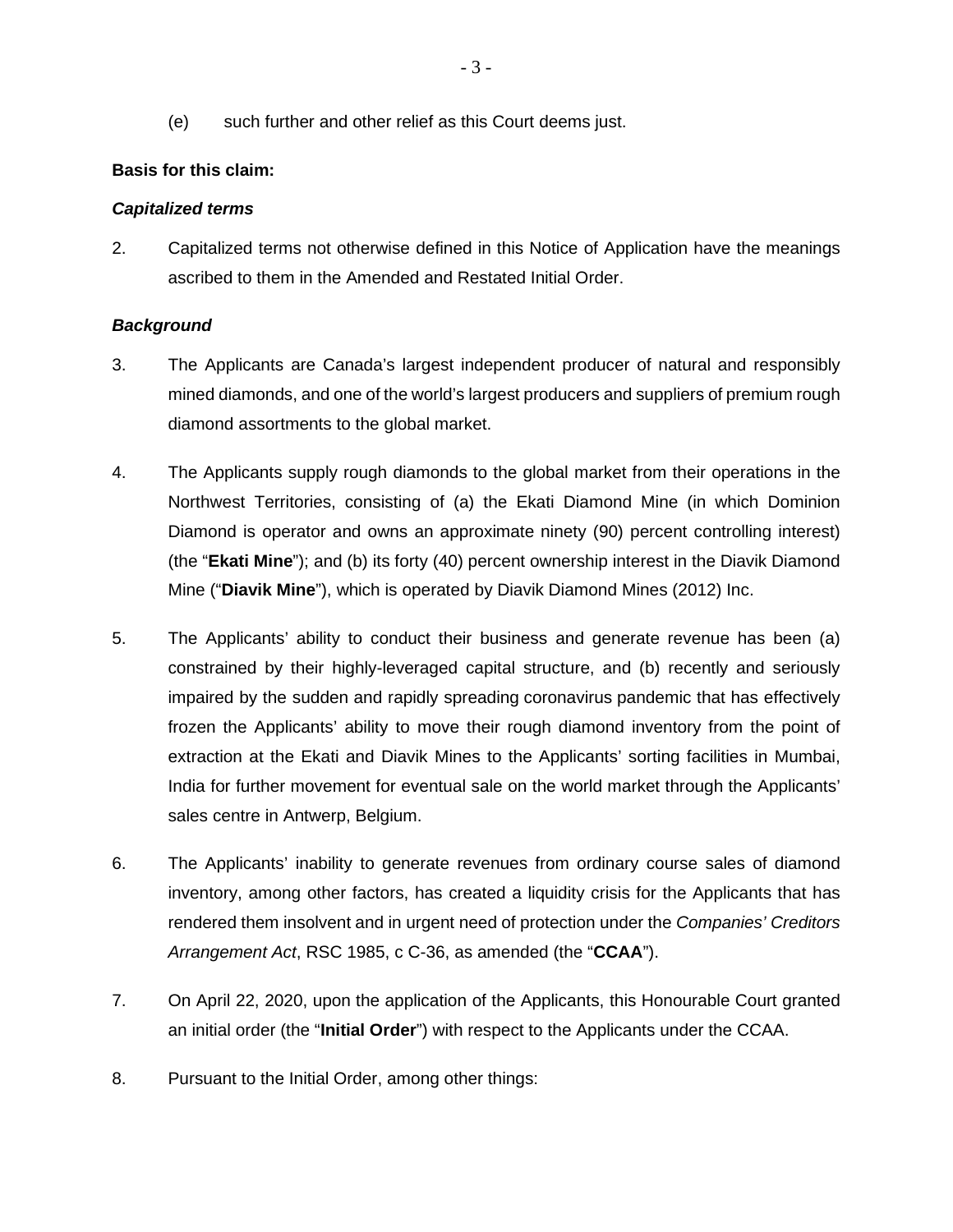- (a) an initial stay of proceedings in favour of the Applicants was granted until and including May 2, 2020 (the "**Stay Period**");
- (b) the Administration Charge and the Directors' Charge were granted in the amounts set out in the Initial Order for the duration of the 10-day Stay Period on the terms and with the priority set out in the Initial Order; and
- (c) the Applicants were authorized, but not required, to make certain payments of expenses for the duration of the 10-day Stay Period, whether incurred prior to or after the date of the Initial Order, in the ordinary course on the terms set out in the Initial Order, including, with the consent of the Monitor, payments for goods and services supplied to the Applicants prior to the date of the Initial Order if, in the opinion of the Applicants after consultation with the Monitor, the supplier or vendor of such goods or services is necessary for the operation or preservation of the Applicants' business or property.

### *Extension of the Stay Period*

- 9. The Applicants require an extension of the Stay Period up to and including June 1, 2020 to obtain the breathing room provided by the CCAA in order to maintain the *status quo* of their operations as they continue to consider restructuring options for the benefit of their stakeholders.
- 10. Given a reasonable time to advance the companies' restructuring efforts, the Applicants' management is optimistic that the overall value of their business will likely be enhanced to the benefit of their stakeholders as compared to a forced liquidation scenario.
- 11. It is just, convenient, necessary, and in the best interest of the Applicants and their stakeholders that the Applicants be afforded the protection provided by the CCAA and an extension of the Stay Period as they continue to advance their restructuring efforts.
- 12. The Applicants have enough liquidity to fund their obligations and the costs of these CCAA proceedings through the end of the extended Stay Period.
- 13. The Monitor supports the extension of the Stay Period as sought by the Applicants.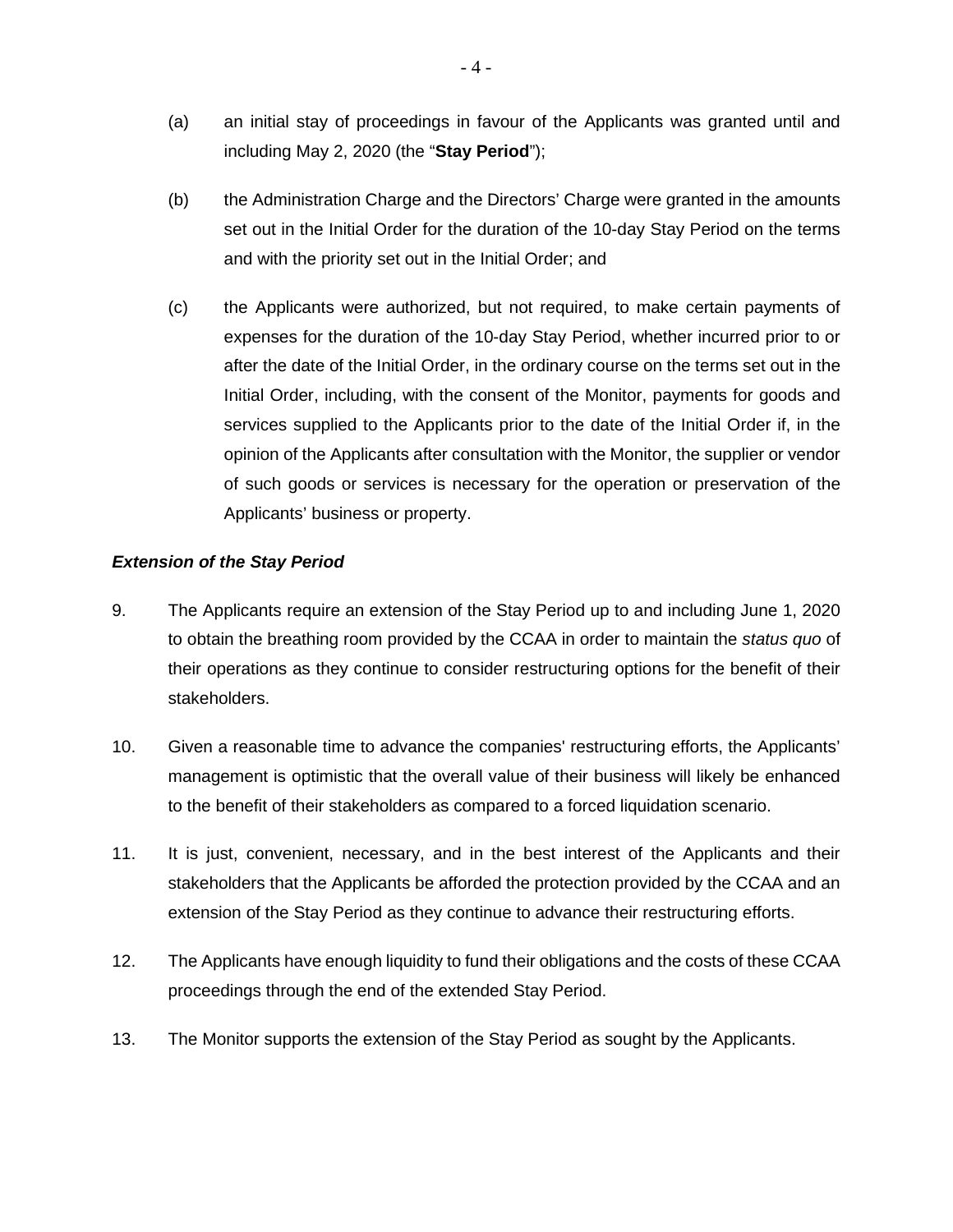#### *Increase of the Administration Charge and Directors' Charge*

- 14. The Monitor, the Monitor's counsel, the Applicants' counsel, and the Applicants' current directors and officers will be essential to the Applicants' restructuring efforts.
- 15. The Monitor has reviewed the underlying assumptions upon which the quantum of the proposed increase to the Administration Charge and the Directors' Charge are based and is of the view that the proposed increased quantum of the Administration Charge and the Directors' Charge is, respectively, reasonable in relation to the anticipated complexity of the CCAA proceedings, the services to be provided by the beneficiaries of the Administration Charge and the Directors' Charge, and, in the case of the Directors' Charge, the quantum of the estimated personal liability of the Applicants' directors and officers.

#### *Increase in Pre-Filing Payment Authorization Amount*

- 16. The goods and services provided by the suppliers to whom pre-filing payments may be made in accordance with the Initial Order are by their nature critical to supporting Dominion's current care and maintenance operations at the Ekati Mine.
- 17. The ability for the Applicants to make payments to the relevant suppliers is critical and necessary to maintaining the stability for the continued operation of the Applicants' business during the CCAA proceedings and to allow the Applicants to advance their restructuring efforts for the benefit of their stakeholders.
- 18. The Monitor has reviewed the Applicants' list of critical suppliers and has had detailed discussions with the Applicants' management with respect to the nature of the goods or services being provided by such suppliers, amounts due, prospects of making alternative arrangements, and potential recourse available to such suppliers in the context of these CCAA proceedings. The Monitor is satisfied that if the relevant suppliers were to cease the supply of goods or services to the Applicants it could have a material negative impact on the Applicants' operations or assets.
- 19. The Monitor supports the increase to the amount of the pre-filing payments on the terms set out in the Amended and Restated Initial Order.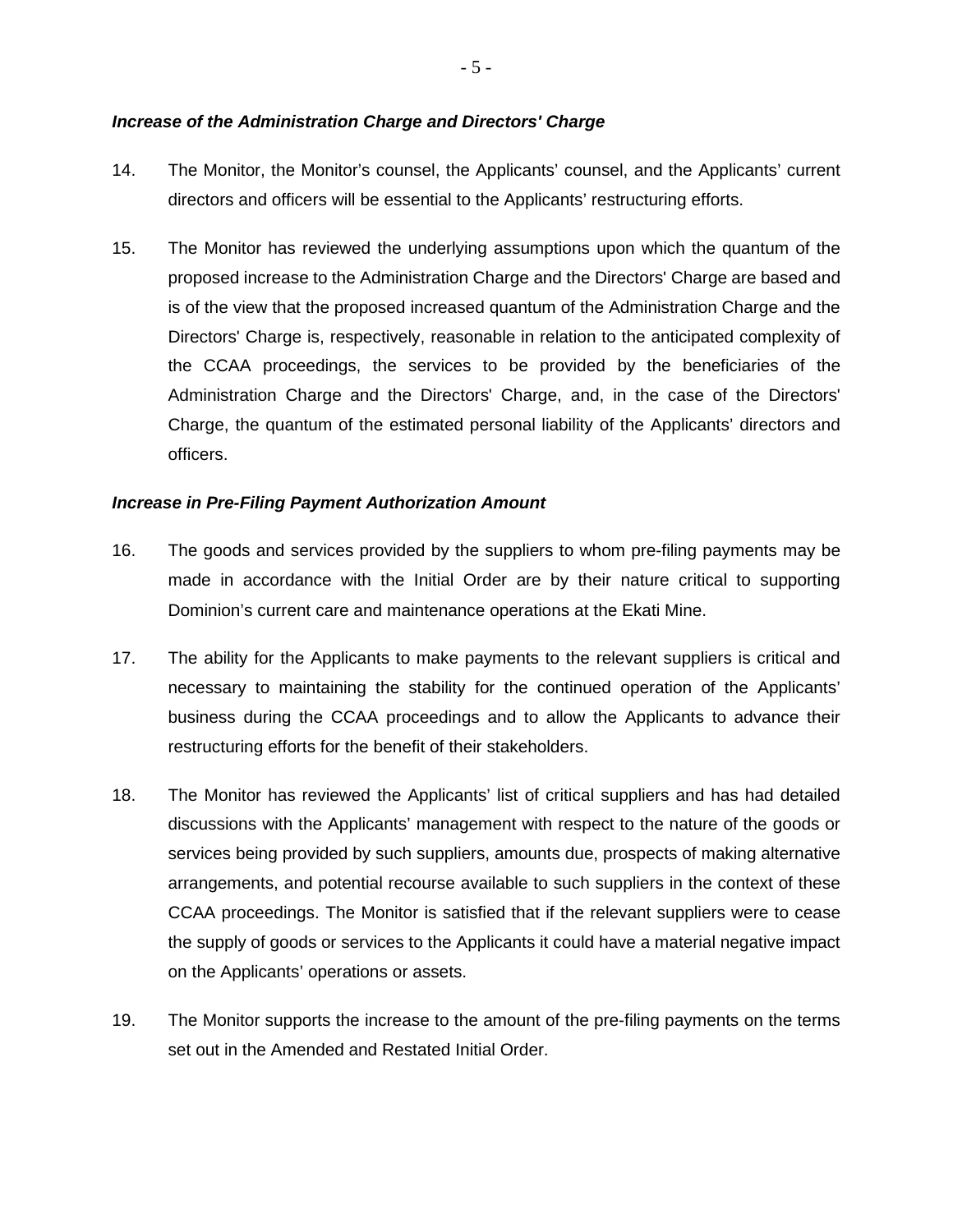# **Affidavit or other evidence to be used in support of this application:**

- 20. The Applicants intend to rely upon the following materials:
	- (a) the affidavit of Kristal Kaye, sworn April 21, 2020;
	- (b) the Pre-Filing Report of the Monitor dated April 21, 2020; and
	- (c) such further and other evidence as counsel may advise and this Honourable Court may permit.

### **Applicable Rules:**

21. The Alberta *Rules of Court* (AR 124/2010); and

### **Applicable Acts and Regulations:**

- 22. The Applicants will rely upon and refer to the following during the making of the application:
	- (a) the CCAA; and
	- (b) such further and other Acts and regulations as counsel may advise.

### **Any irregularity complained of or objection relied on:**

23. None.

### **How application is proposed to be heard or considered:**

24. Oral submission by counsel at an application to be heard via Webex before the Honourable Madam Justice K.M. Eidsvik at 9:45 a.m. on May 1, 2020.

### **AFFIDAVIT EVIDENCE IS REQUIRED IF YOU WISH TO OBJECT.**

### **WARNING**

If you do not come to Court either in person or by your lawyer, the Court may give the applicant what they want in your absence. You will be bound by any order that the Court makes. If you want to take part in this application, you or your lawyer must attend in Court on the date and at the time shown at the beginning of the form. If you intend to rely on an affidavit or other evidence when the application is heard or considered, you must reply by giving reasonable notice of the material to the applicant.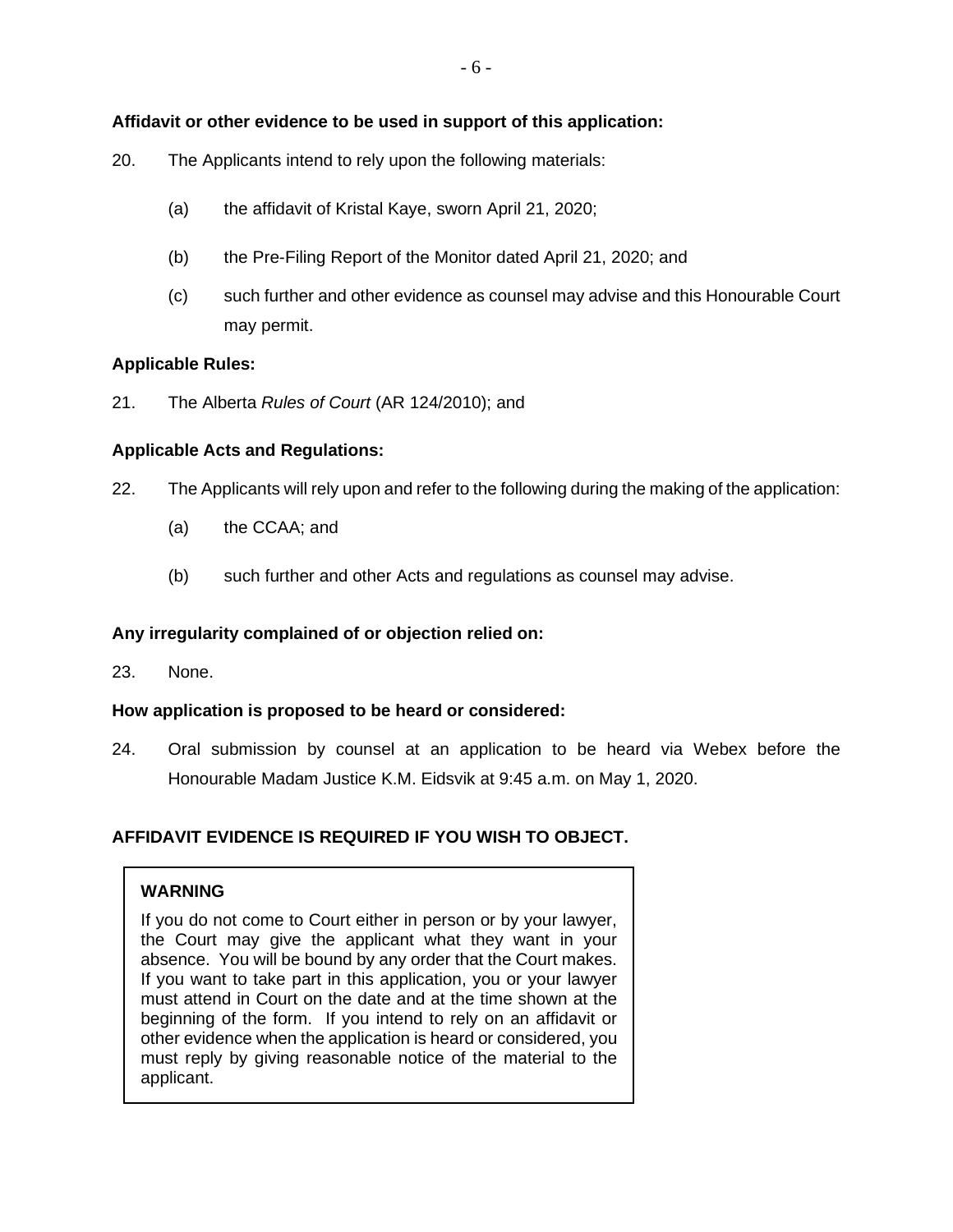# **SCHEDULE** "**A**"

**AMENDED AND RESTATED INITIAL ORDER**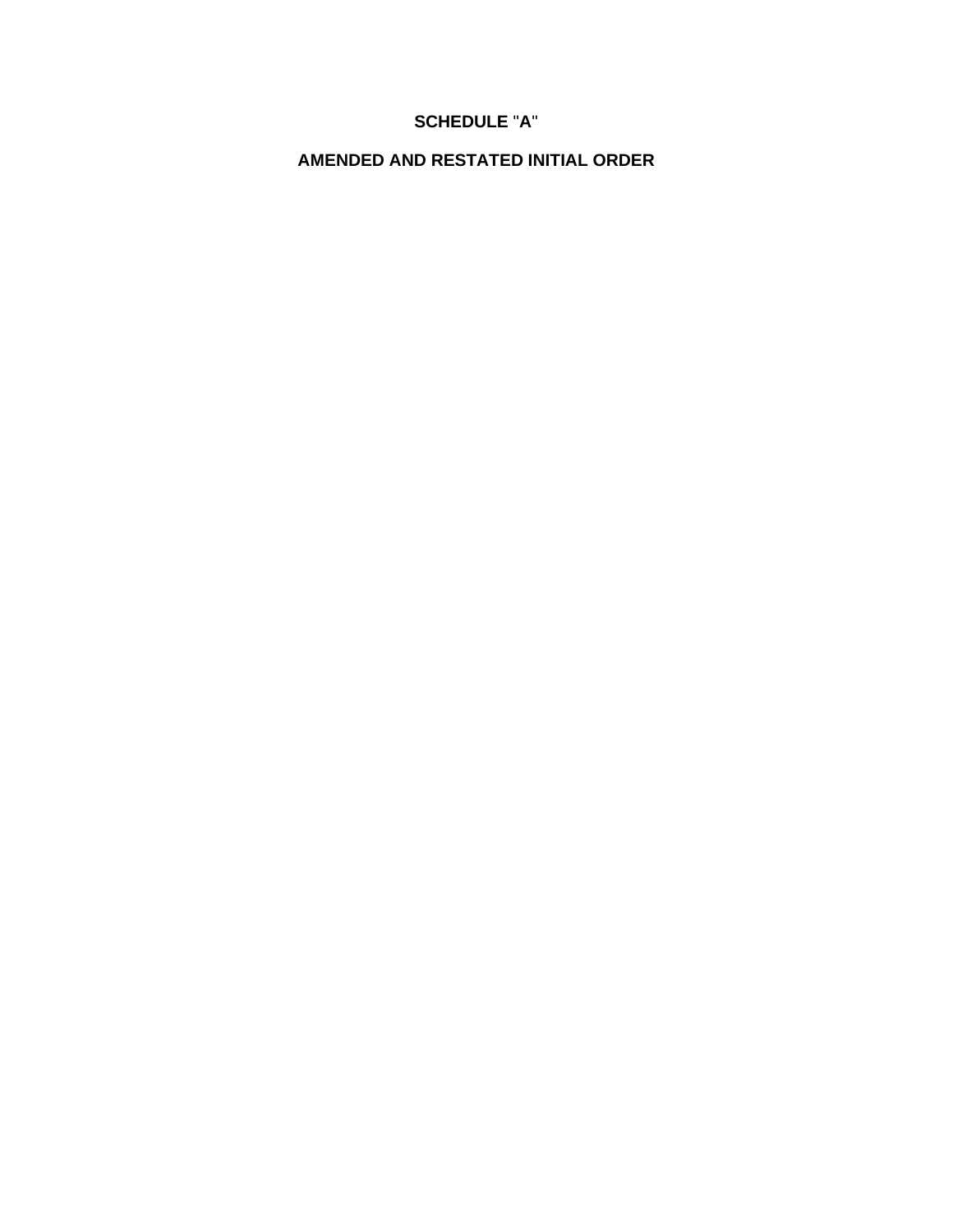CLERK'S STAMP

COURT FILE NUMBER 2001-05630

COURT COURT OF QUEEN'S BENCH OF ALBERTA IN BANKRUPTCY AND INSOLVENCY

JUDICIAL CENTRE CALGARY

APPLICANTS **IN THE MATTER OF THE** *COMPANIES' CREDITORS ARRANGEMENT ACT***, R.S.C. 1985, c. C-36, AS AMENDED** 

> **AND IN THE MATTER OF A PLAN OF COMPROMISE OR ARRANGEMENT OF DOMINION DIAMOND MINES ULC, DOMINION DIAMOND DELAWARE COMPANY, LLC, DOMINION DIAMOND CANADA ULC, WASHINGTON DIAMOND INVESTMENTS, LLC, DOMINION DIAMOND HOLDINGS, LLC AND DOMINION FINCO INC.**

ADDRESS FOR SERVICE AND CONTACT INFORMATION OF PARTY FILING THIS DOCUMENT

# DOCUMENT **AMENDED AND RESTATED INITIAL ORDER**

#### **BLAKE, CASSELS & GRAYDON LLP**

Barristers and Solicitors 3500 Bankers Hall East  $855 - 2<sup>nd</sup>$  Street SW Calgary, Alberta T2P 4J8

Attention: Peter L. Rubin / Peter Bychawski / Claire Hildebrand / Morgan Crilly Telephone No.: 604.631.3315 / 604.631.4218 / 604.631.3331 / 403.260.9657 Email: peter.rubin@blakes.com / peter.bychawski@blakes.com / claire.hildebrand@blakes.com / morgan.crilly@blakes.com

Fax No.: 604.631.3309

File: 00180245/000013

**LOCATION OF HEARING:** Calgary

May 1, 2020

**NAME OF JUDGE WHO MADE THIS ORDER:** The Hon. Madam Justice K. Eidsvik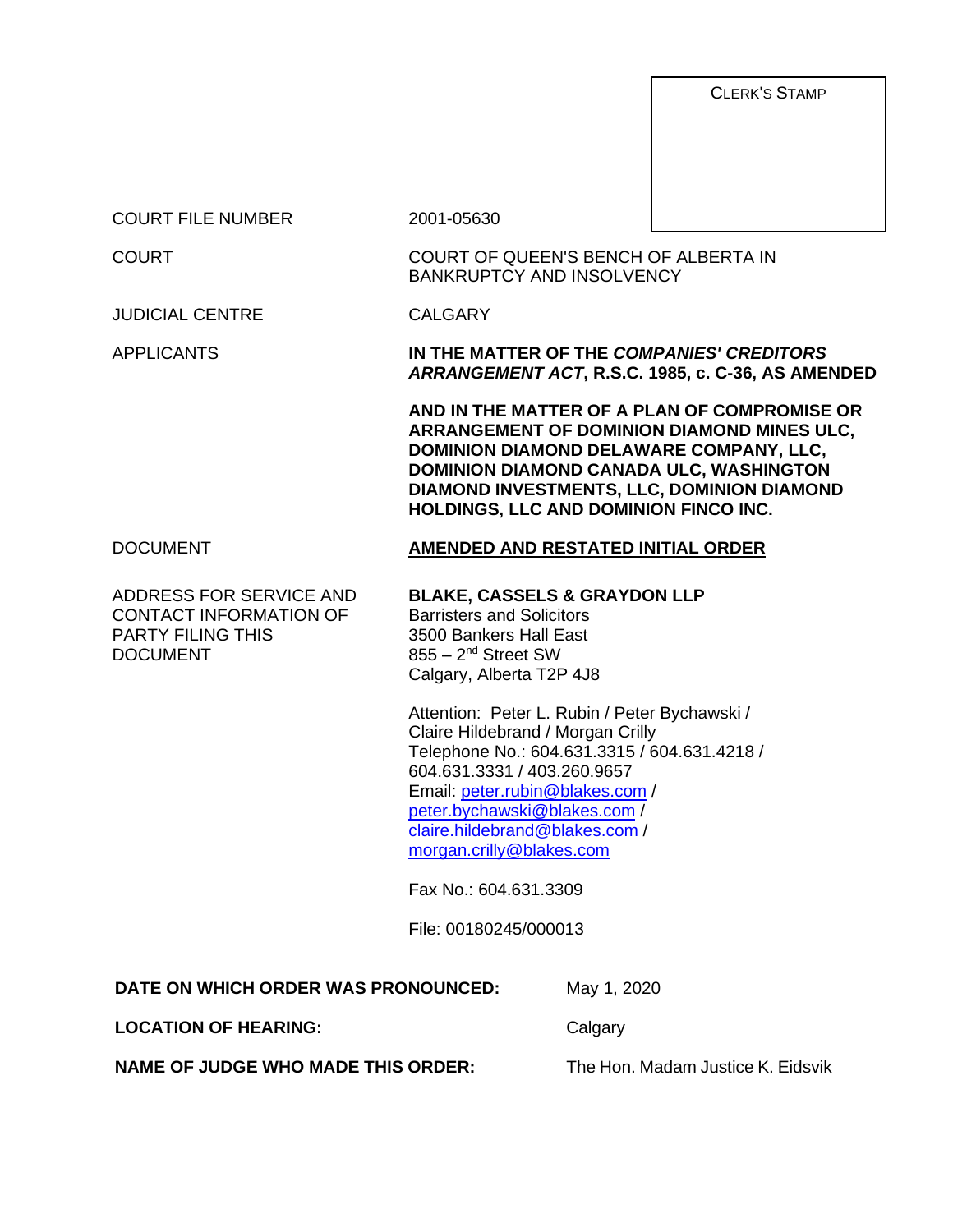**UPON** the application of Dominion Diamond Mines ULC, Dominion Diamond Delaware Company, LLC, Dominion Diamond Canada ULC, Washington Diamond Investments, LLC, Dominion Diamond Holdings, LLC, and Dominion Finco Inc. (collectively, the "**Applicants**"); **AND UPON** having read the Originating Application, filed April 21, 2020, the Affidavit of Kristal Kaye sworn April 21, 2020, filed, and the Affidavit of Service of [-]; **AND UPON** reading the consent of FTI Consulting Canada, Inc., to act as monitor (the "**Monitor**"); **AND UPON** being advised that the secured creditors who are likely to be affected by the charges created herein have been provided notice of this application; **AND UPON** hearing counsel for the Applicants, counsel for the Monitor, and any other counsel present; **AND UPON** reading the Pre-Filing Report of the Monitor dated April 21, 2020, filed;

#### **IT IS HEREBY ORDERED AND DECLARED THAT:**

#### **SERVICE**

1. The time for service of the notice of application for this order (the "**Order**") is hereby abridged and deemed good and sufficient and this application is properly returnable today.

#### **APPLICATION**

2. The Applicants are companies to which the *Companies' Creditors Arrangement Act*  (Canada) (the "**CCAA**") applies.

#### **PLAN OF ARRANGEMENT**

3. The Applicants shall have the authority to file and may, subject to further order of this Court, file with this Court a plan of compromise or arrangement (the "**Plan**").

#### **POSSESSION OF PROPERTY AND OPERATIONS**

- 4. The Applicants shall:
	- (a) remain in possession and control of their current and future assets, undertakings and properties of every nature and kind whatsoever, and wherever situate including all proceeds thereof (the "**Property**");
	- (b) subject to further order of this Court, continue to carry on business in a manner consistent with the preservation of their business (the "**Business**") and Property;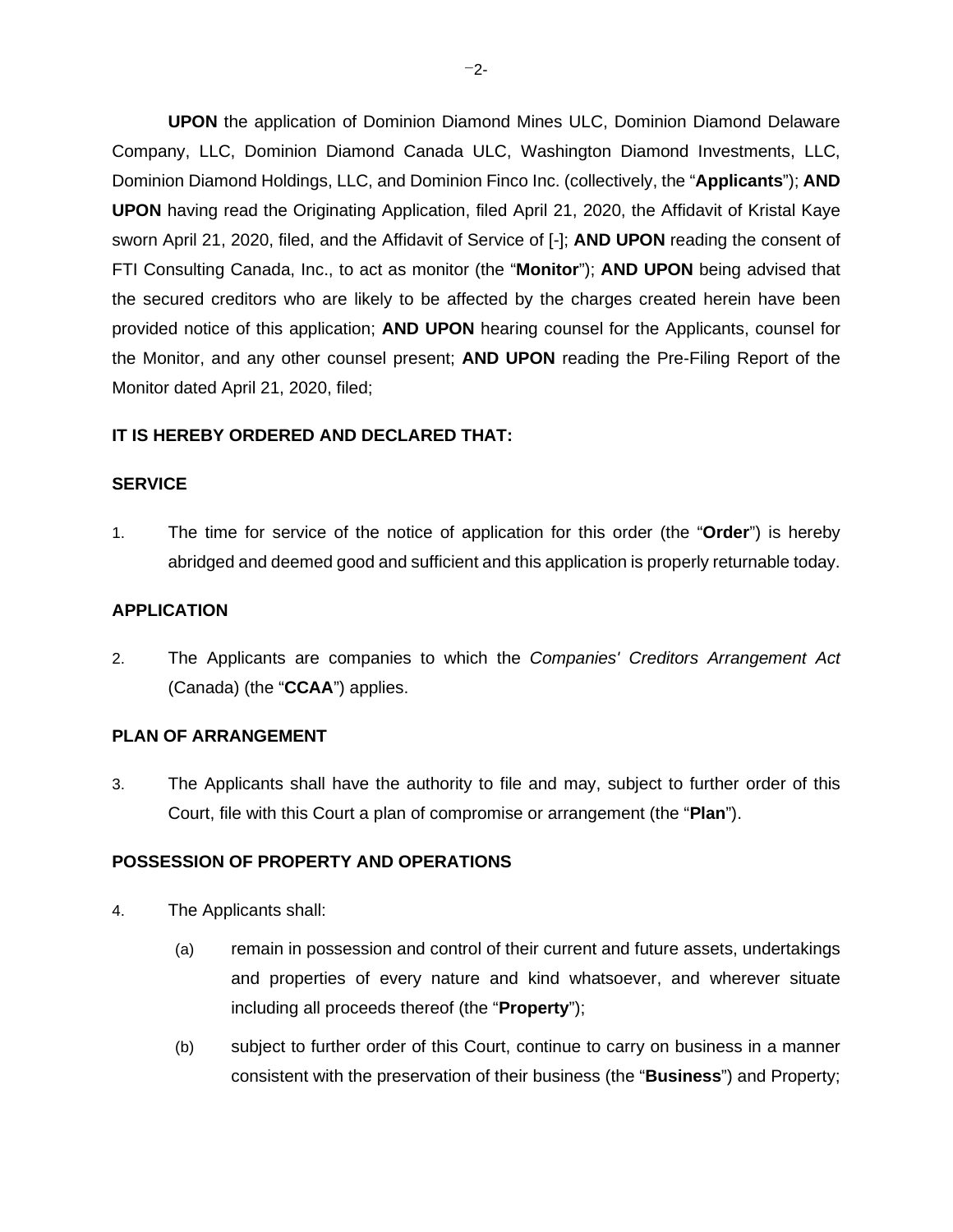- (c) be authorized and empowered to continue to retain and employ the employees, consultants, agents, experts, accountants, counsel and such other persons (collectively "**Assistants**") currently retained or employed by them, with liberty to retain such further Assistants as they deem reasonably necessary or desirable in the ordinary course of business or for the carrying out of the terms of this Order; and
- (d) be entitled to continue to utilize the central cash management system currently in place as described in the Affidavit of Kristal Kaye sworn April 21, 2020 or replace it with another substantially similar central cash management system (the "**Cash Management System**") and that any present or future bank providing the Cash Management System shall not be under any obligation whatsoever to inquire into the propriety, validity or legality of any transfer, payment, collection or other action taken under the Cash Management System, or as to the use or application by the Applicants of funds transferred, paid, collected or otherwise dealt with in the Cash Management System, shall be entitled to provide the Cash Management System without any liability in respect thereof to any Person (as hereinafter defined) other than the Applicant, pursuant to the terms of the documentation applicable to the Cash Management System, and shall be, in its capacity as provider of the Cash Management System, an unaffected creditor under the Plan with regard to any claims or expenses it may suffer or incur in connection with the provision of the Cash Management System.
- 5. To the extent permitted by law, the Applicants shall be entitled but not required to make the following advances or payments of the following expenses, incurred prior to or after this Order:
	- (a) all outstanding and future wages, salaries, employee and pension benefits, vacation pay and expenses payable on or after the date of this Order, in each case incurred in the ordinary course of business and consistent with existing compensation policies and arrangements;
	- (b) the reasonable fees and disbursements of any Assistants retained or employed by the Applicants in respect of these proceedings, at their standard rates and charges, including for periods prior to the date of this Order; and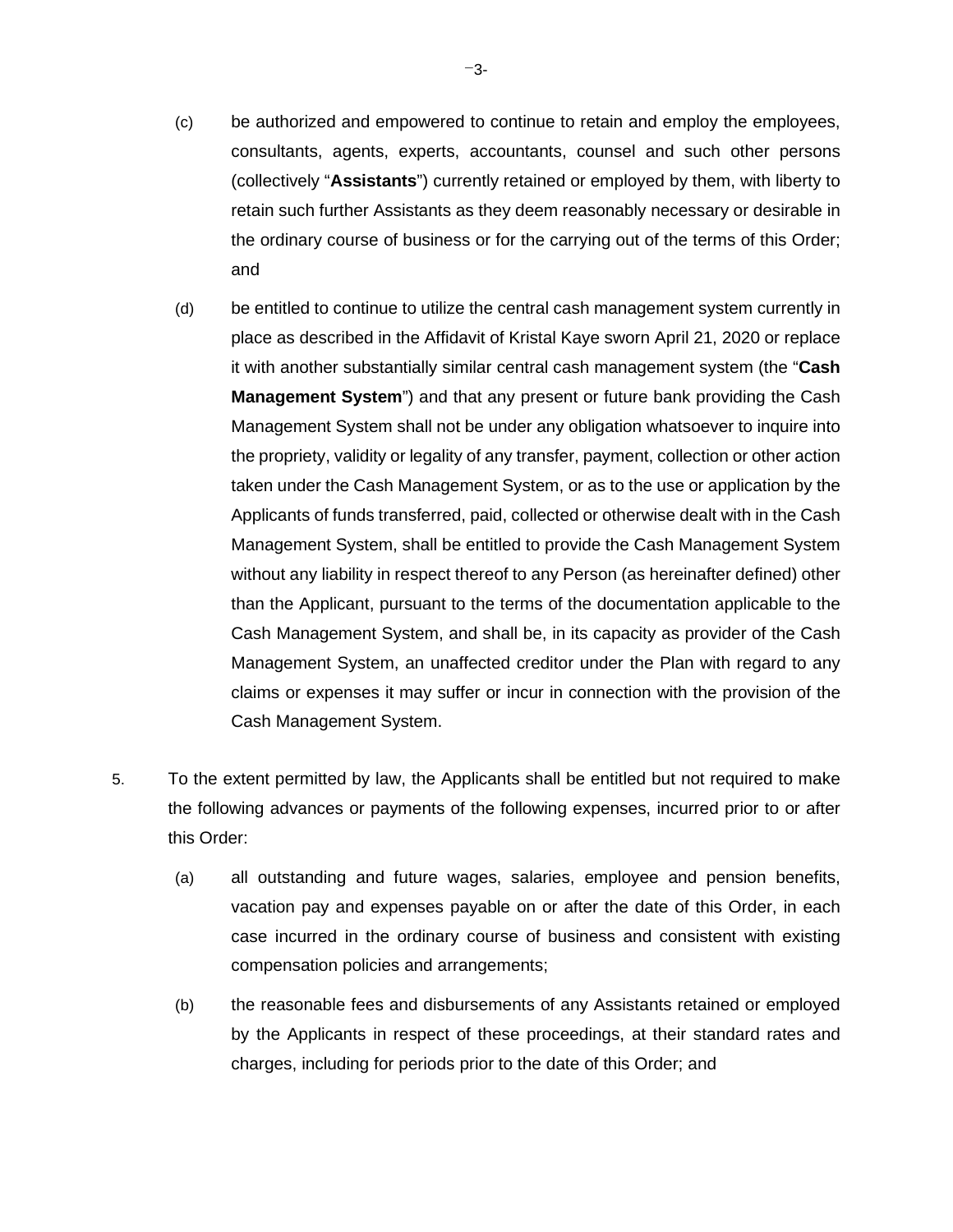- (c) with the consent of the Monitor, obligations owing for goods and services supplied to the Applicants prior to the date of this Order if, in the opinion of the Applicants after consultation with the Monitor, the supplier or vendor of such goods or services is necessary for the operation or preservation of the Business or Property, provided that such payments shall not exceed \$5,000,000 in the aggregate without prior authorization by this Court.
- 6. Except as otherwise provided to the contrary herein, the Applicants shall be entitled but not required to pay all reasonable expenses incurred by the Applicants in carrying on the Business in the ordinary course after this Order, and in carrying out the provisions of this Order, which expenses shall include, without limitation:
	- (a) all expenses and capital expenditures reasonably necessary for the preservation of the Property or the Business including, without limitation, payments on account of insurance (including directors and officers insurance), maintenance and security services; and
	- (b) payment for goods or services actually supplied to the Applicants following the date of this Order.
- 7. The Applicants shall remit, in accordance with legal requirements, or pay:
	- (a) any statutory deemed trust amounts in favour of the Crown in Right of Canada or of any Province thereof or any other taxation authority that are required to be deducted from employees' wages, including, without limitation, amounts in respect of:
		- (i) employment insurance,
		- (ii) Canada Pension Plan, and
		- (iii) income taxes,

but only where such statutory deemed trust amounts arise after the date of this Order, or are not required to be remitted until after the date of this Order, unless otherwise ordered by the Court;

(b) all goods and services or other applicable sales taxes (collectively, "**Sales Taxes**") required to be remitted by the Applicants in connection with the sale of goods and services by the Applicants, but only where such Sales Taxes are accrued or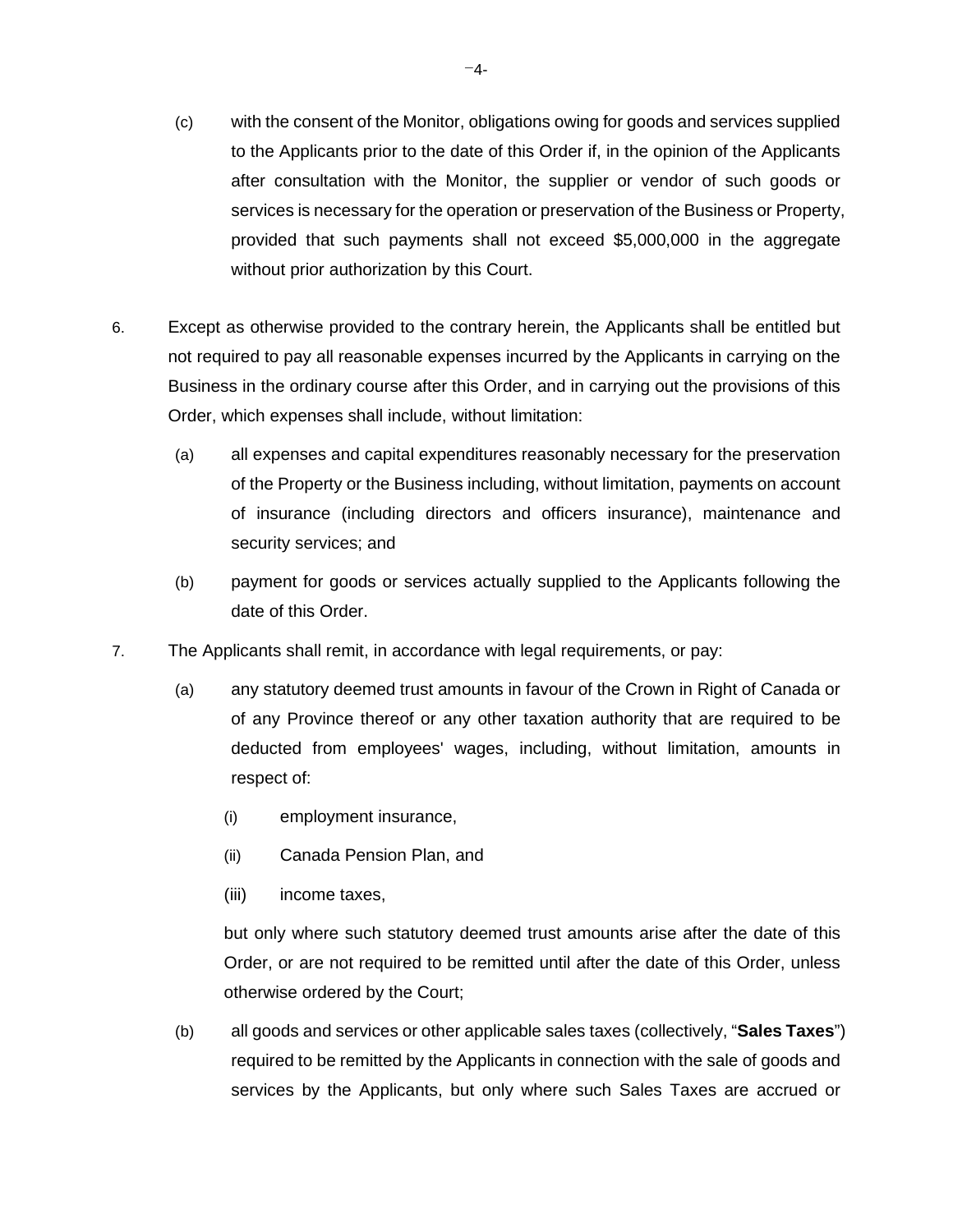collected after the date of this Order, or where such Sales Taxes were accrued or collected prior to the date of this Order but not required to be remitted until on or after the date of this Order; and

- (c) any amount payable to the Crown in Right of Canada or of any Province thereof or any political subdivision thereof or any other taxation authority in respect of municipal realty, municipal business or other taxes, assessments or levies of any nature or kind which are entitled at law to be paid in priority to claims of secured creditors and that are attributable to or in respect of the carrying on of the Business by the Applicants.
- 8. Until such time as a real property lease is disclaimed or resiliated in accordance with the CCAA, the Applicants may pay all amounts constituting rent or payable as rent under real property leases (including, for greater certainty, common area maintenance charges, utilities and realty taxes and any other amounts payable as rent to the landlord under the lease) based on the terms of existing lease arrangements or as otherwise may be negotiated by the Applicants from time to time for the period commencing from and including the date of this Order, but shall not pay any rent in arrears.
- 9. Except as specifically permitted in this Order, the Applicants are hereby directed, until further order of this Court:
	- (a) to make no payments of principal, interest thereon or otherwise on account of amounts owing by the Applicants to any of their creditors as of the date of this Order;
	- (b) to grant no security interests, trust, liens, charges or encumbrances upon or in respect of any of its Property; and
	- (c) not to grant credit or incur liabilities except in the ordinary course of the Business.

### **RESTRUCTURING**

- 10. The Applicants shall, subject to such requirements as are imposed by the CCAA, have the right to:
	- (a) permanently or temporarily cease, downsize or shut down any portion of their business or operations and to dispose of redundant or non-material assets not exceeding \$250,000 in any one transaction or \$2,000,000 in the aggregate,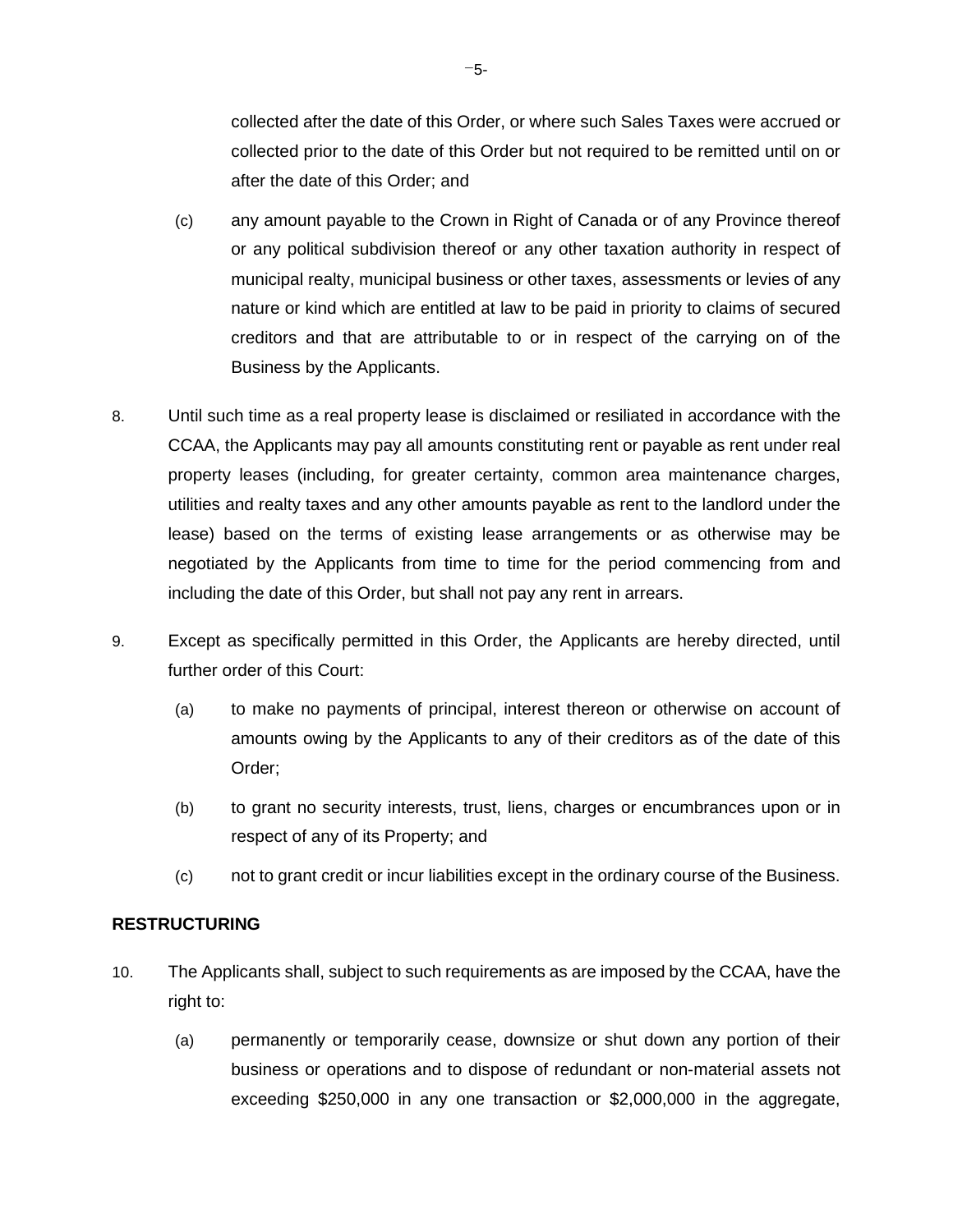provided that any sale that is either (i) in excess of the above thresholds, or (ii) in favour of a person related to the Applicants (within the meaning of section 36(5) of the CCAA), shall require authorization by this Court in accordance with section 36 of the CCAA;

- (b) terminate the employment of such of their employees or temporarily lay off such of their employees as they deem appropriate on such terms as may be agreed upon between the Applicants and such employee, or failing such agreement, to deal with the consequences thereof in the Plan;
- (c) disclaim or resiliate, in whole or in part, with the prior consent of the Monitor or further Order of the Court, their arrangements or agreements of any nature whatsoever with whomsoever, whether oral or written, as the Applicants deem appropriate, in accordance with section 32 of the CCAA; and
- (d) pursue all avenues of refinancing of its Business or Property, in whole or part, subject to prior approval of this Court being obtained before any material refinancing,

all of the foregoing to permit the Applicants to proceed with an orderly restructuring of the Business (the "**Restructuring**").

- 11. The Applicants shall provide each of the relevant landlords with notice of the Applicants' intention to remove any fixtures from any leased premises at least seven (7) days prior to the date of the intended removal. The relevant landlord shall be entitled to have a representative present in the leased premises to observe such removal. If the landlord disputes the Applicants' entitlement to remove any such fixture under the provisions of the lease, such fixture shall remain on the premises and shall be dealt with as agreed between any applicable secured creditors, such landlord and the Applicants, or by further order of this Court upon application by the Applicants on at least two (2) days' notice to such landlord and any such secured creditors. If the Applicants disclaim or resiliate the lease governing such leased premises in accordance with section 32 of the CCAA, they shall not be required to pay Rent under such lease pending resolution of any such dispute other than Rent payable for the notice period provided for in section 32(5) of the CCAA, and the disclaimer or resiliation of the lease shall be without prejudice to the Applicants' claim to the fixtures in dispute.
- 12. If a notice of disclaimer or resiliation is delivered pursuant to section 32 of the CCAA, then: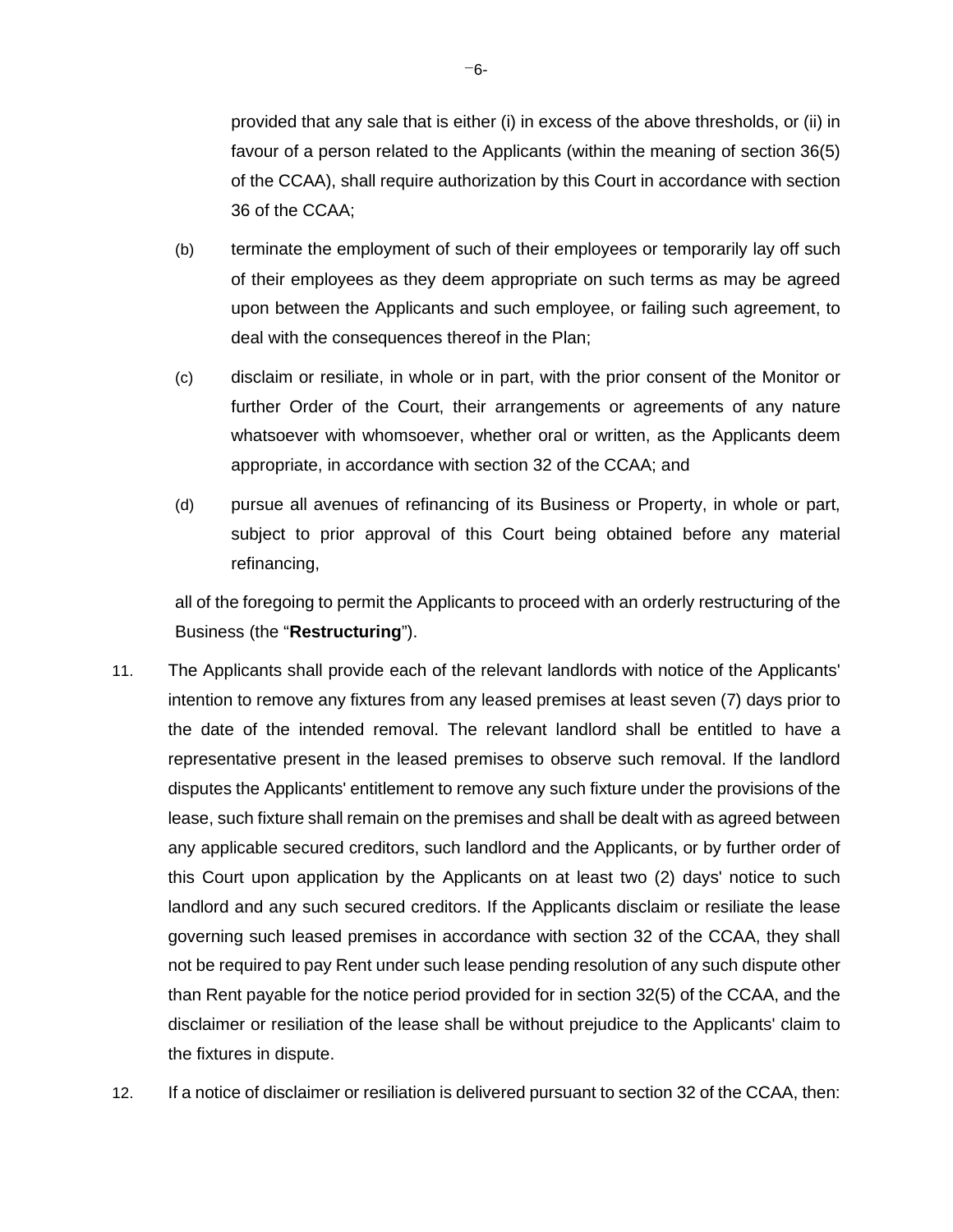- (a) during the notice period prior to the effective time of the disclaimer or resiliation, the landlord may show the affected leased premises to prospective tenants during normal business hours, on giving the Applicants and the Monitor 24 hours' prior written notice; and
- (b) at the effective time of the disclaimer or resiliation, the relevant landlord shall be entitled to take possession of any such leased premises without waiver of or prejudice to any claims or rights such landlord may have against the Applicants in respect of such lease or leased premises and such landlord shall be entitled to notify the Applicants of the basis on which it is taking possession and to gain possession of and re-lease such leased premises to any third party or parties on such terms as such landlord considers advisable, provided that nothing herein shall relieve such landlord of its obligation to mitigate any damages claimed in connection therewith.

# **NO PROCEEDINGS AGAINST THE APPLICANTS OR THE PROPERTY**

13. Until and including June 1, 2020, or such later date as this Court may order (the "**Stay Period**"), no proceeding or enforcement process in any court (each, a "**Proceeding**") shall be commenced or continued against or in respect of the Applicants or the Monitor, or affecting the Business or the Property, except with leave of this Court, and any and all Proceedings currently under way against or in respect of the Applicants or affecting the Business or the Property are hereby stayed and suspended pending further order of this Court.

### **NO EXERCISE OF RIGHTS OR REMEDIES**

- 14. During the Stay Period, all rights and remedies of any individual, firm, corporation, governmental body or agency, or any other entities (all of the foregoing, collectively being "**Persons**" and each being a "**Person**"), whether judicial or extra-judicial, statutory or nonstatutory against or in respect of the Applicants or the Monitor, or affecting the Business or the Property, are hereby stayed and suspended and shall not be commenced, proceeded with or continued except with leave of this Court, provided that nothing in this Order shall:
	- (a) empower the Applicants to carry on any business that the Applicants are not lawfully entitled to carry on;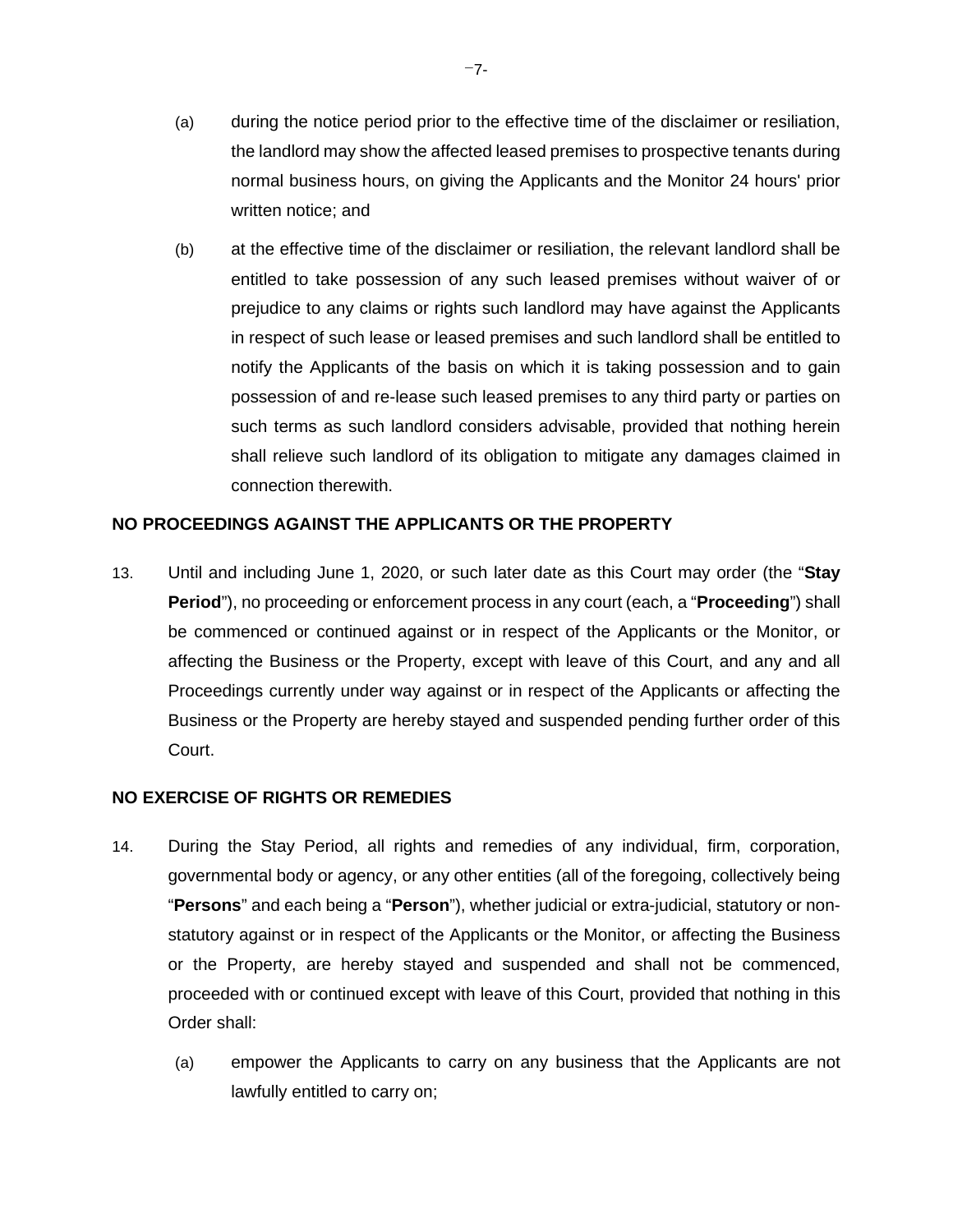- (b) affect such investigations, actions, suits or proceedings by a regulatory body as are permitted by section 11.1 of the CCAA;
- (c) prevent the filing of any registration to preserve or perfect a security interest;
- (d) prevent the registration of a claim for lien; or
- (e) exempt the Applicants from compliance with statutory or regulatory provisions relating to health, safety or the environment.
- 15. Nothing in this Order shall prevent any party from taking an action against the Applicants where such an action must be taken in order to comply with statutory time limitations in order to preserve their rights at law, provided that no further steps shall be taken by such party except in accordance with the other provisions of this Order, and notice in writing of such action be given to the Monitor at the first available opportunity.

#### **NO INTERFERENCE WITH RIGHTS**

16. During the Stay Period, no person shall accelerate, suspend, discontinue, fail to honour, alter, interfere with, repudiate, terminate or cease to perform any right, renewal right, contract, agreement, licence or permit in favour of or held by the Applicants, except with the written consent of the Applicants and the Monitor, or leave of this Court.

### **CONTINUATION OF SERVICES**

- 17. During the Stay Period, all persons having:
	- (a) statutory or regulatory mandates for the supply of goods and/or services; or
	- (b) oral or written agreements or arrangements with the Applicants, including without limitation all computer software, communication and other data services, centralized banking services, payroll services, insurance, transportation, services, utility or other services to the Business or the Applicants

are hereby restrained until further order of this Court from discontinuing, altering, interfering with, suspending or terminating the supply of such goods or services as may be required by the Applicants or exercising any other remedy provided under such agreements or arrangements. The Applicants shall be entitled to the continued use of their current premises, telephone numbers, facsimile numbers, internet addresses and domain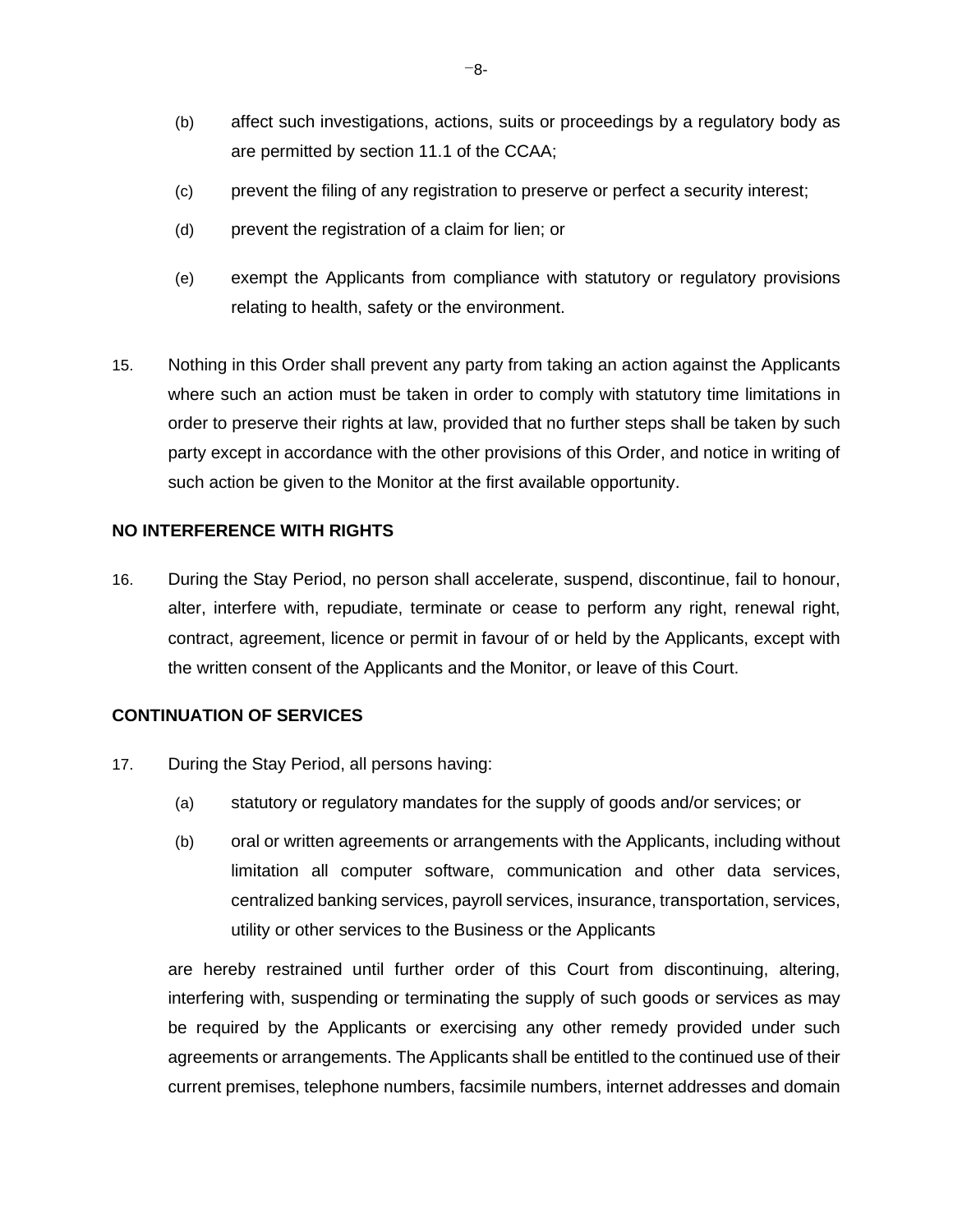names, provided in each case that the usual prices or charges for all such goods or services received after the date of this Order are paid by the Applicants in accordance with the payment practices of the Applicants, or such other practices as may be agreed upon by the supplier or service provider and each of the Applicants and the Monitor, or as may be ordered by this Court.

#### **NON-DEROGATION OF RIGHTS**

18. Nothing in this Order has the effect of prohibiting a person from requiring immediate payment for goods, services, use of leased or licensed property or other valuable consideration provided on or after the date of this Order, nor shall any person be under any obligation on or after the date of this Order to advance or re-advance any monies or otherwise extend any credit to the Applicant.

#### **PROCEEDINGS AGAINST DIRECTORS AND OFFICERS**

19. During the Stay Period, and except as permitted by subsection 11.03(2) of the CCAA and paragraph 15 of this Order, no Proceeding may be commenced or continued against any of the former, current or future directors or officers of the Applicants with respect to any claim against the directors or officers that arose before the date of this Order and that relates to any obligations of the Applicants whereby the directors or officers are alleged under any law to be liable in their capacity as directors or officers for the payment or performance of such obligations, until a compromise or arrangement in respect of the Applicants, if one is filed, is sanctioned by this Court or is refused by the creditors of the Applicants or this Court.

#### **DIRECTORS' AND OFFICERS' INDEMNIFICATION AND CHARGE**

- 20. The Applicants shall indemnify their directors and officers against obligations and liabilities that they may incur as directors and or officers of the Applicants after the commencement of the within proceedings except to the extent that, with respect to any officer or director, the obligation was incurred as a result of the director's or officer's gross negligence or wilful misconduct.
- 21. The directors and officers of the Applicants shall be entitled to the benefit of and are hereby granted a charge (the "**Directors' Charge**") on the Property, which charge shall not exceed an aggregate amount of \$4,000,000, as security for the indemnity provided in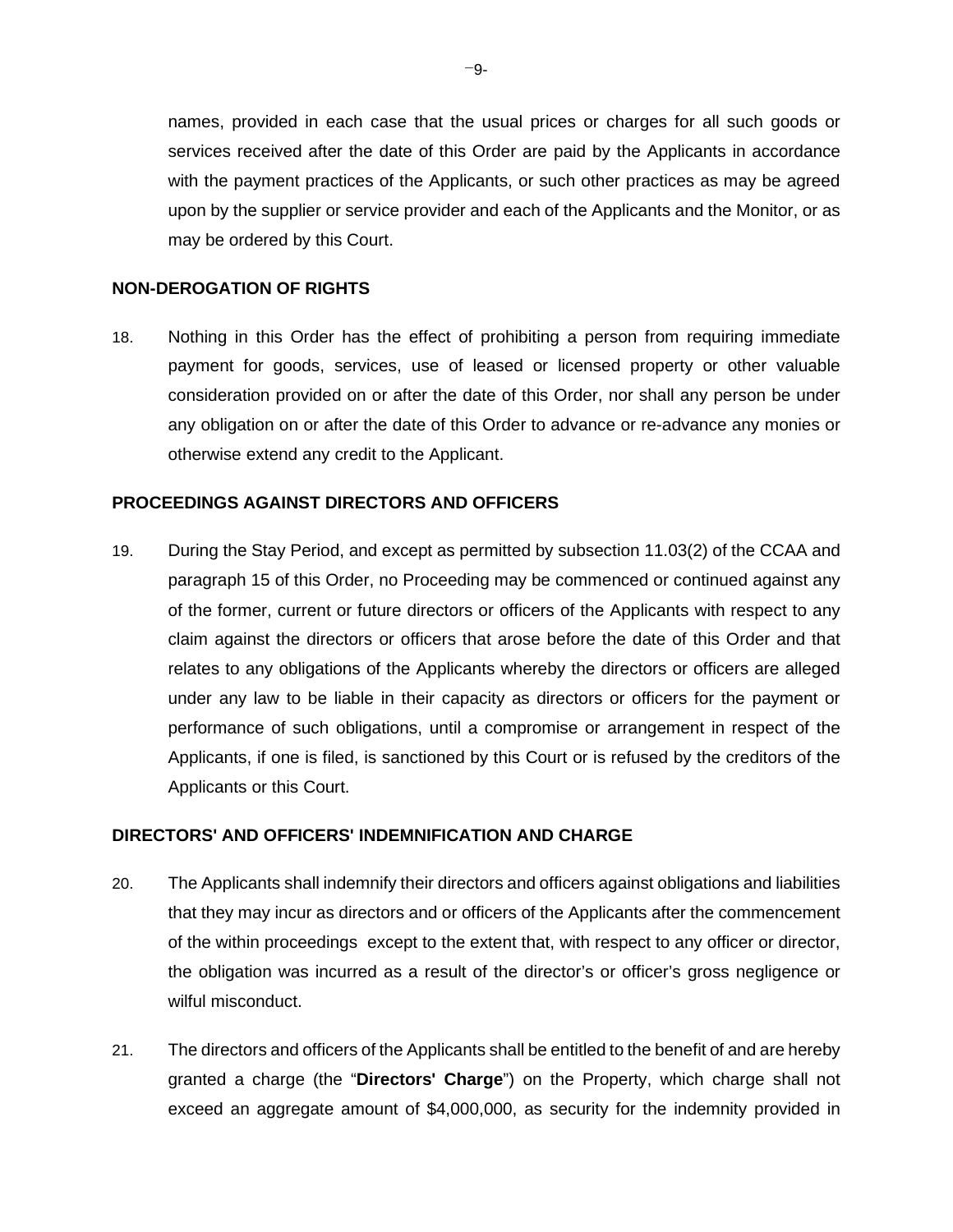paragraph 20 of this Order. The Directors' Charge shall have the priority set out in paragraphs 33 and 35 herein.

- 22. Notwithstanding any language in any applicable insurance policy to the contrary:
	- (a) no insurer shall be entitled to be subrogated to or claim the benefit of the Directors' Charge; and
	- (b) the Applicants' directors and officers shall only be entitled to the benefit of the Directors' Charge to the extent that they do not have coverage under any directors' and officers' insurance policy, or to the extent that such coverage is insufficient to pay amounts indemnified in accordance with paragraph 20 of this Order.

# **APPOINTMENT OF MONITOR**

- 23. FTI Consulting Canada Inc. is hereby appointed pursuant to the CCAA as the Monitor, an officer of this Court, to monitor the Property, Business, and financial affairs and the Applicants with the powers and obligations set out in the CCAA or set forth herein and that the Applicants and their shareholders, officers, directors, and Assistants shall advise the Monitor of all material steps taken by the Applicants pursuant to this Order, and shall cooperate fully with the Monitor in the exercise of its powers and discharge of its obligations and provide the Monitor with the assistance that is necessary to enable the Monitor to adequately carry out the Monitor's functions.
- 24. The Monitor, in addition to its prescribed rights and obligations under the CCAA, is hereby directed and empowered to:
	- (a) monitor the Applicants' receipts and disbursements, Business and dealings with the Property;
	- (b) report to this Court at such times and intervals as the Monitor may deem appropriate with respect to matters relating to the Property, the Business, and such other matters as may be relevant to the proceedings herein and immediately report to the Court if in the opinion of the Monitor there is a material adverse change in the financial circumstances of the Applicants;
	- (c) advise the Applicants in the preparation of the Applicants' cash flow statements;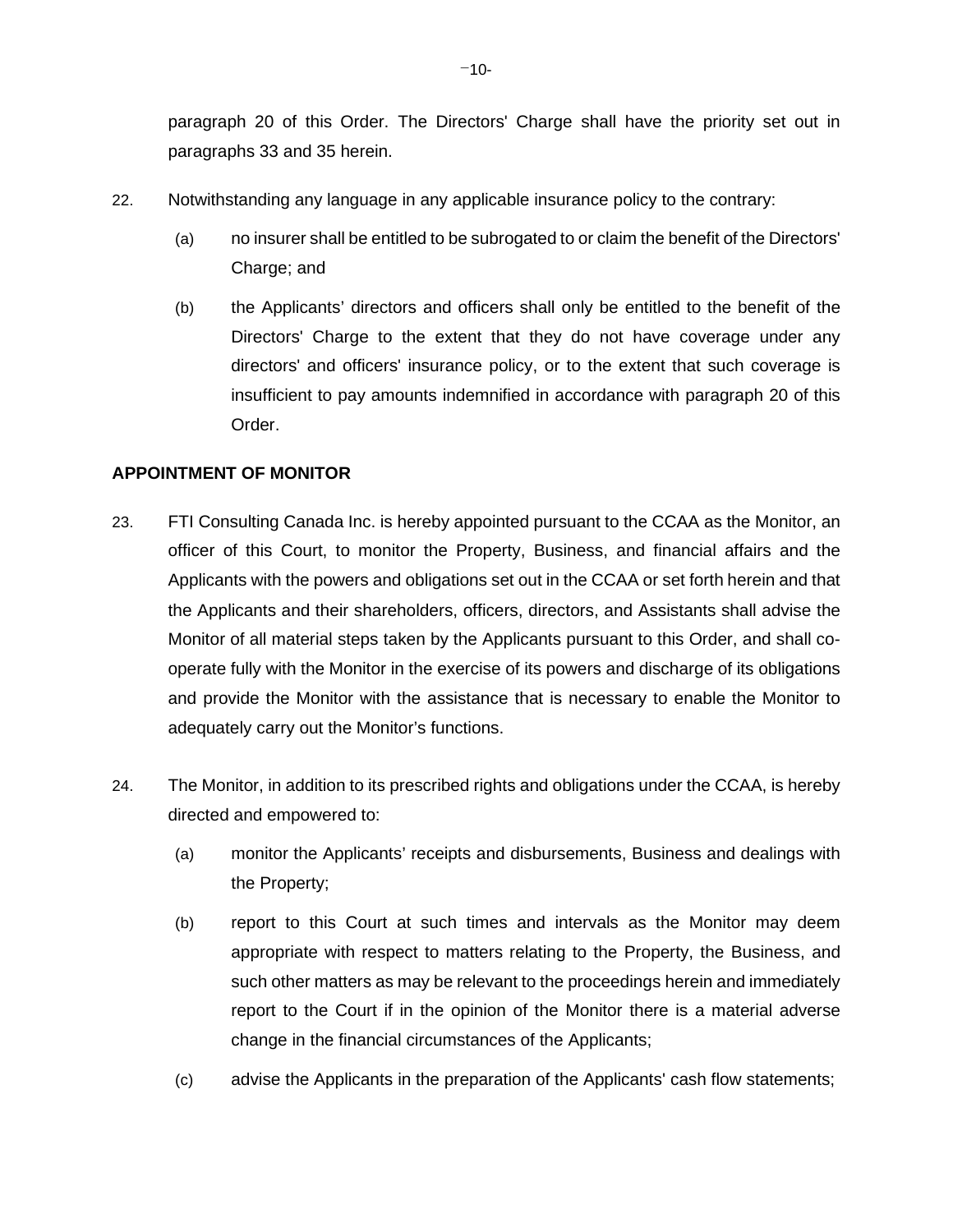- (d) advise the Applicants in their development of the Plan and any amendments to the Plan;
- (e) assist the Applicants, to the extent required by the Applicants, with the holding and administering of creditors' or shareholders' meetings for voting on the Plan;
- (f) have full and complete access to the Property, including the premises, books, records, data, including data in electronic form and other financial documents of the Applicants to the extent that is necessary to adequately assess the Property, Business, and financial affairs of the Applicants or to perform its duties arising under this Order;
- (g) be at liberty to engage independent legal counsel or such other persons as the Monitor deems necessary or advisable respecting the exercise of its powers and performance of its obligations under this Order;
- (h) hold funds in trust or in escrow, to the extent required, to facilitate settlements between the Applicants and any other Person; and
- (i) perform such other duties as are required by this Order or by this Court from time to time.
- 25. The Monitor shall not take possession of the Property and shall take no part whatsoever in the management or supervision of the management of the Business and shall not, by fulfilling its obligations hereunder, or by inadvertence in relation to the due exercise of powers or performance of duties under this Order, be deemed to have taken or maintain possession or control of the Business or Property, or any part thereof. Nothing in this Order shall require the Monitor to occupy or to take control, care, charge, possession or management of any of the Property that might be environmentally contaminated, or might cause or contribute to a spill, discharge, release or deposit of a substance contrary to any federal, provincial or other law respecting the protection, conservation, enhancement, remediation or rehabilitation of the environment or relating to the disposal or waste or other contamination, provided however that this Order does not exempt the Monitor from any duty to report or make disclosure imposed by applicable environmental legislation or regulation. The Monitor shall not, as a result of this Order or anything done in pursuance of the Monitor's duties and powers under this Order be deemed to be in possession of any of the Property within the meaning of any federal or provincial environmental legislation.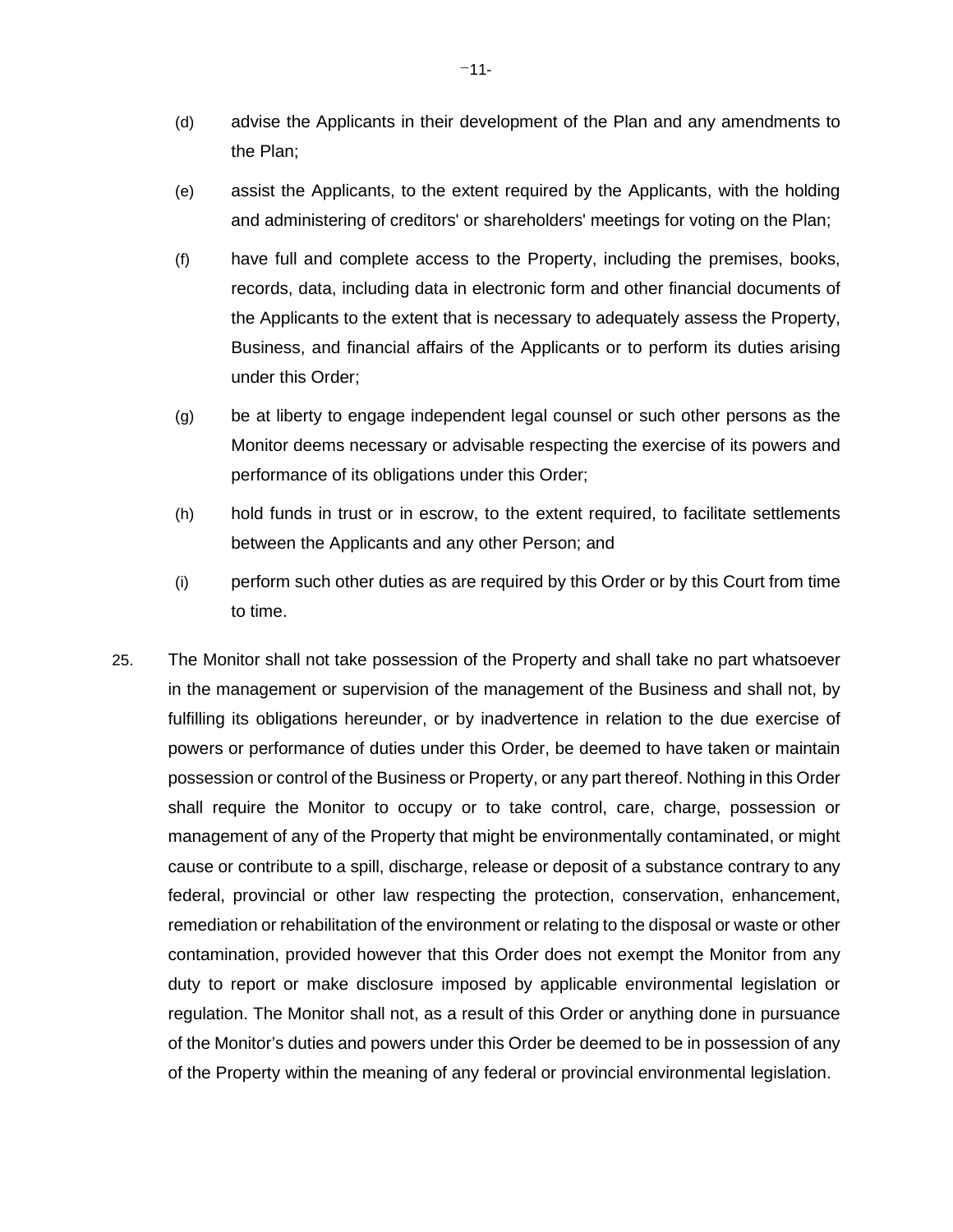- 26. The Monitor shall provide any creditor of the Applicants with information provided by the Applicants in response to reasonable requests for information made in writing by such creditor addressed to the Monitor. The Monitor shall not have any responsibility or liability with respect to the information disseminated by it pursuant to this paragraph. In the case of information that the Monitor has been advised by the Applicants is confidential, the Monitor shall not provide such information to creditors unless otherwise directed by this Court or on such terms as the Monitor and the Applicants may agree.
- 27. In addition to the rights and protections afforded the Monitor under the CCAA or as an Officer of this Court, the Monitor shall incur no liability or obligation as a result of its appointment or the carrying out of the provisions of this Order, save and except for any gross negligence or wilful misconduct on its part. Nothing in this Order shall derogate from the protections afforded the Monitor by the CCAA or any applicable legislation.
- 28. The Monitor, counsel to the Monitor, and counsel to the Applicants shall be paid their reasonable fees and disbursements (including any pre-filing fees and disbursements related to these CCAA proceedings), in each case at their standard rates and charges, by the Applicants as part of the costs of these proceedings. The Applicants are hereby authorized and directed to pay the accounts of the Monitor, counsel for the Monitor and counsel for the Applicants on a bi-weekly basis.
- 29. The Monitor and its legal counsel shall pass their accounts from time to time.
- 30. The Monitor, counsel to the Monitor, if any, and the Applicants' counsel, as security for the professional fees and disbursements incurred both before and after the granting of this Order, shall be entitled to the benefits of and are hereby granted a charge (the "**Administration Charge**") on the Property, which charge shall not exceed an aggregate amount of \$3,500,000, as security for their professional fees and disbursements incurred at the normal rates and charges of the Monitor and such counsel, both before and after the making of this Order in respect of these proceedings. The Administration Charge shall have the priority set out in paragraphs 33 and 35 hereof.

# **VALIDITY AND PRIORITY OF CHARGES**

31. The priorities of the Directors' Charge and the Administration Charge, as among them, shall be as follows: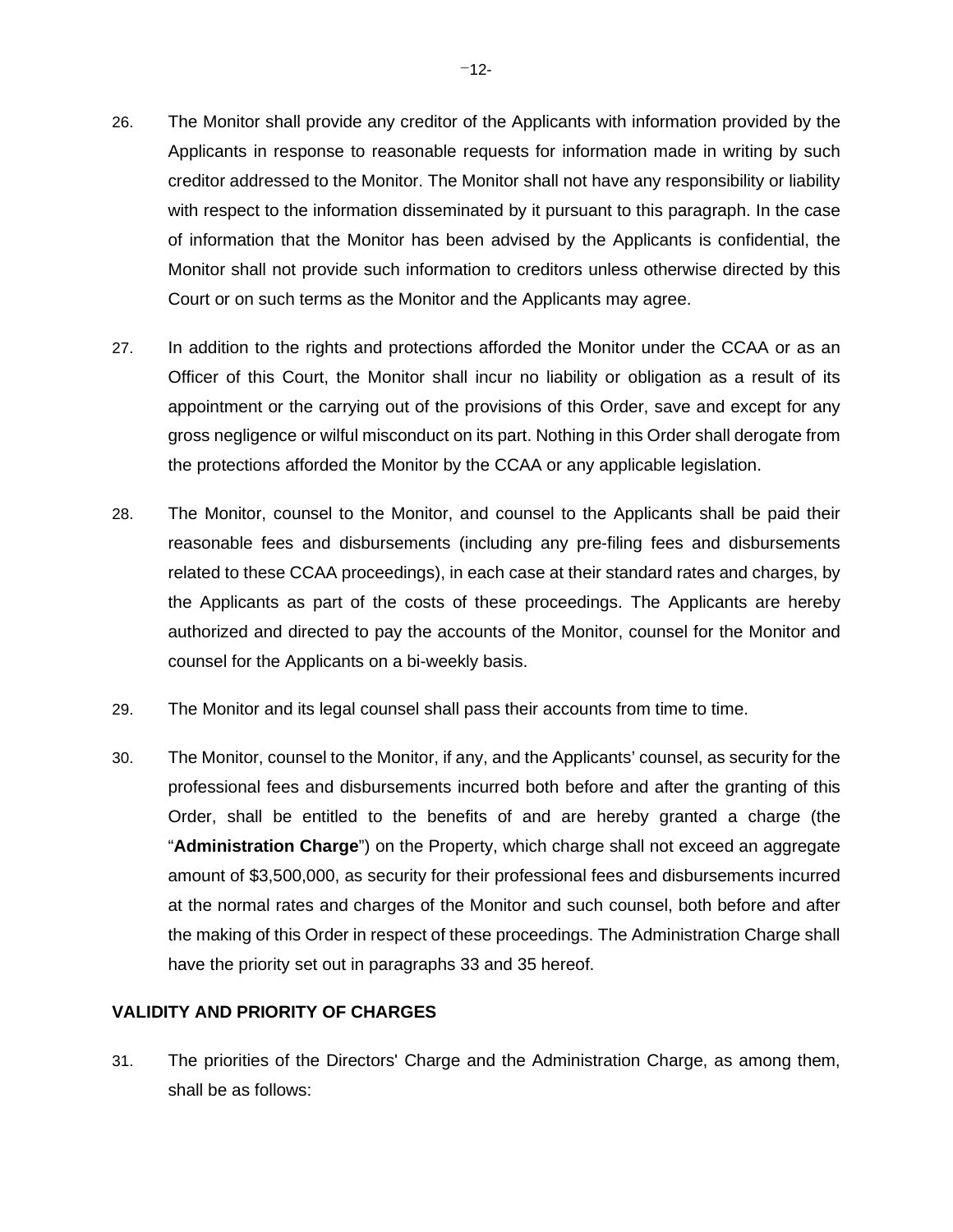First – Administration Charge (to the maximum amount of \$3,500,000); and Second – Directors' Charge (to the maximum amount of \$4,000,000).

- 32. The filing, registration or perfection of the Directors' Charge and the Administration Charge (collectively, the "**Charges**") shall not be required, and the Charges shall be valid and enforceable for all purposes, including as against any right, title or interest filed, registered, recorded or perfected subsequent to the Charges coming into existence, notwithstanding any such failure to file, register, record or perfect.
- 33. Each of the Directors' Charge and the Administration Charge shall constitute a charge on the Property and subject always to section 34(11) of the CCAA such Charges shall rank in priority to all other security interests, trusts, liens, charges and encumbrances, and claims of secured creditors, statutory or otherwise (collectively, "**Encumbrances**") in favour of any Person.
- 34. Except as otherwise expressly provided for herein, or as may be approved by this Court, the Applicants shall not grant any Encumbrances over any Property that rank in priority to, or *pari passu* with, any of the Directors' Charge or the Administration Charge, unless the Applicants also obtain the prior written consent of the Monitor and the beneficiaries of the Directors' Charge and the Administration Charge, or further order of this Court.
- 35. The Directors' Charge and the Administration Charge shall not be rendered invalid or unenforceable and the rights and remedies of the chargees entitled to the benefit of the Charges (collectively, the "**Chargees**") thereunder shall not otherwise be limited or impaired in any way by:
	- (a) the pendency of these proceedings and the declarations of insolvency made in this Order;
	- (b) any application(s) for bankruptcy order(s) issued pursuant to BIA, or any bankruptcy order made pursuant to such applications;
	- (c) the filing of any assignments for the general benefit of creditors made pursuant to the BIA;
	- (d) the provisions of any federal or provincial statutes; or
	- (e) any negative covenants, prohibitions or other similar provisions with respect to borrowings, incurring debt or the creation of Encumbrances, contained in any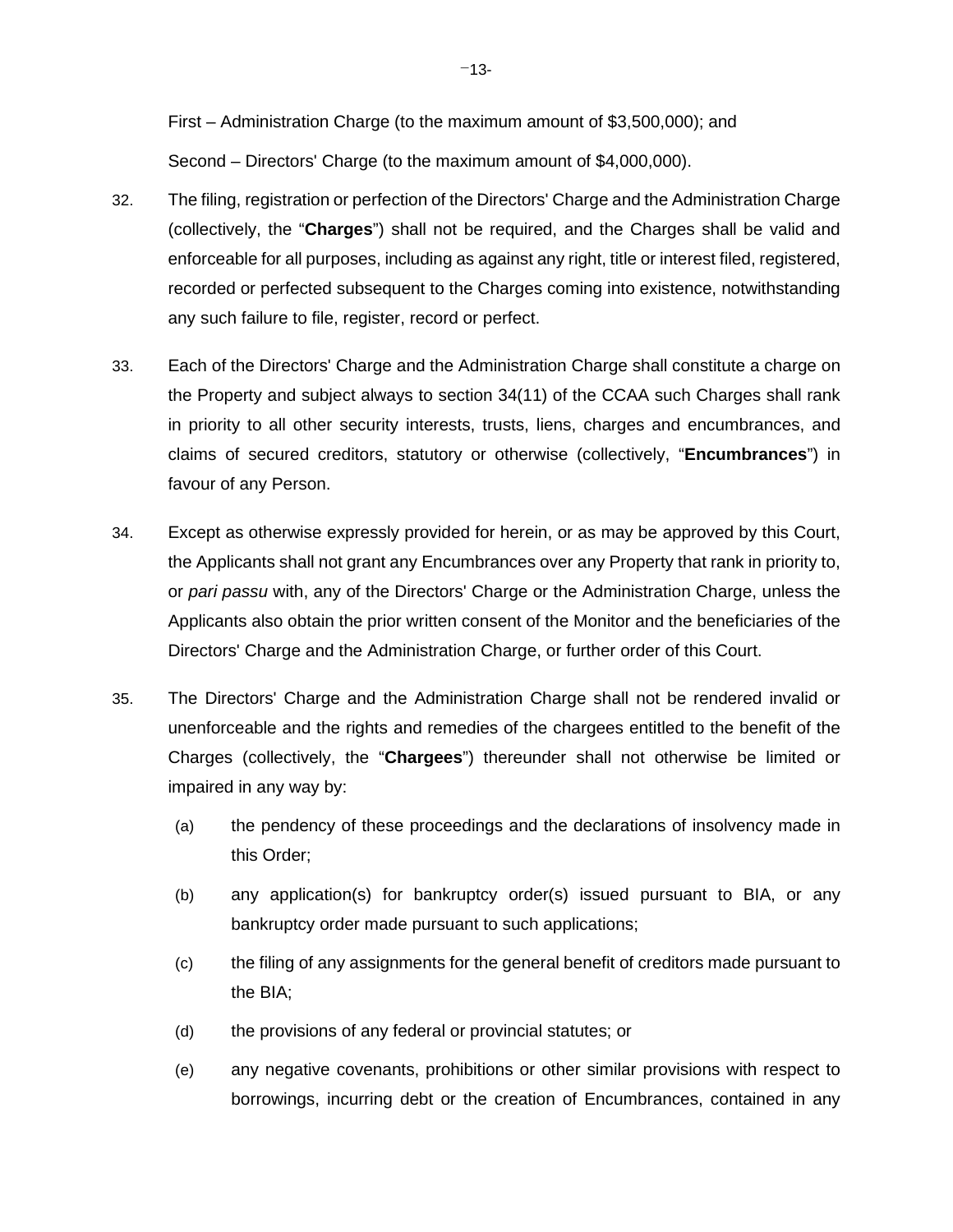existing loan documents, lease, sublease, offer to lease or other agreement (collectively, an "**Agreement**") that binds the Applicants, and notwithstanding any provision to the contrary in any Agreement:

- (i) neither the creation of the Charges nor the execution, delivery, perfection, registration or performance of any documents in respect thereof shall create or be deemed to constitute a new breach by the Applicants of any Agreement to which it is a party;
- (ii) none of the Chargees shall have any liability to any Person whatsoever as a result of any breach of any Agreement caused by or resulting from the creation of the Charges; and
- (iii) the payments made by the Applicants pursuant to this Order and the granting of the Charges, do not and will not constitute preferences, fraudulent conveyances, transfers at undervalue, oppressive conduct or other challengeable or voidable transactions under any applicable law.

# **ALLOCATION**

36. Any interested Person may apply to this Court on notice to any other party likely to be affected for an order to allocate the Administration Charge and the Directors' Charge amongst the various assets comprising the Property.

# **SERVICE AND NOTICE**

- 37. The Monitor shall (i) without delay, publish in the *Globe and Mail* and *The Northern Miner* a notice containing the information prescribed under the CCAA; (ii) within five (5) days after the date of this Order (A) make this Order publicly available in the manner prescribed under the CCAA, (B) send, in the prescribed manner, a notice to every known creditor who has a claim against the Applicants of more than \$1,000 and (C) prepare a list showing the names and addresses of those creditors and the estimated amounts of those claims, and make it publicly available in the prescribed manner, all in accordance with section 23(1)(a) of the CCAA and the regulations made thereunder.
- 38. The Monitor shall establish a case website in respect of the within proceedings at cfcanada.fticonsulting.com/Dominion (the "**Website**").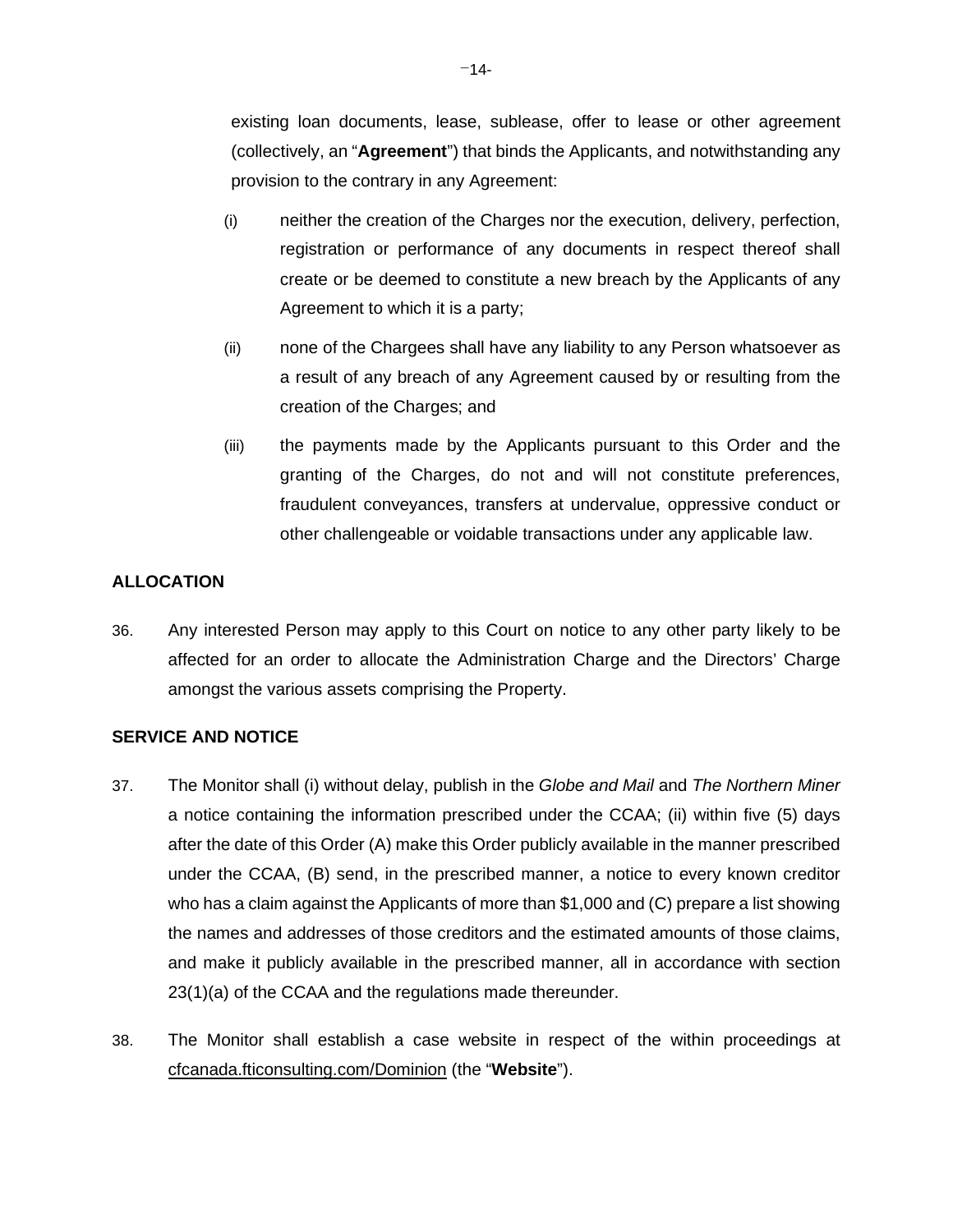- 39. Any person that wishes to be served with any application and other materials in these proceedings must deliver to the Monitor by way of ordinary mail, courier, personal delivery or electronic transmission a request to be added to the service list (the "**Service List**") to be maintained by the Monitor. The Monitor shall post and maintain an up-to-date form of the Service List on the Website.
- 40. Any party to these proceedings may serve any court materials in these proceedings by emailing a PDF or other electronic copy of such materials to counsels' email addresses as recorded on the Service List from time to time, and the Monitor shall post a copy of all prescribed materials on the Website.
- 41. Applicants and, where applicable, the Monitor are at liberty to serve this Order, any other materials and orders in these proceedings, any notices or other correspondence, by forwarding true copies thereof by prepaid ordinary mail, courier, personal delivery or electronic transmission to the Applicants' creditors or other interested parties at their respective addresses as last shown on the records of the Applicants and that any such service or notice by courier, personal delivery or electronic transmission shall be deemed to be received on the next business day following the date of forwarding thereof, or if sent by ordinary mail, on the third business day after mailing.
- 42. Any interested party (including the Applicants and the Monitor) may apply to this Court to vary or amend this Order on not less than seven (7) days' notice to any other party or parties likely to be affected by the order sought or upon such other notice, if any, as this Court may order.

### **GENERAL**

- 43. The Applicants or the Monitor may from time to time apply to this Court for advice and directions in the discharge of its powers and duties hereunder.
- 44. Notwithstanding Rule 6.11 of the *Alberta Rules of Court*, unless otherwise ordered by this Court, the Monitor will report to the Court from time to time, which reporting is not required to be in affidavit form and shall be considered by this Court as evidence. The Monitor's reports shall be filed by the Court Clerk notwithstanding that they do not include an original signature.